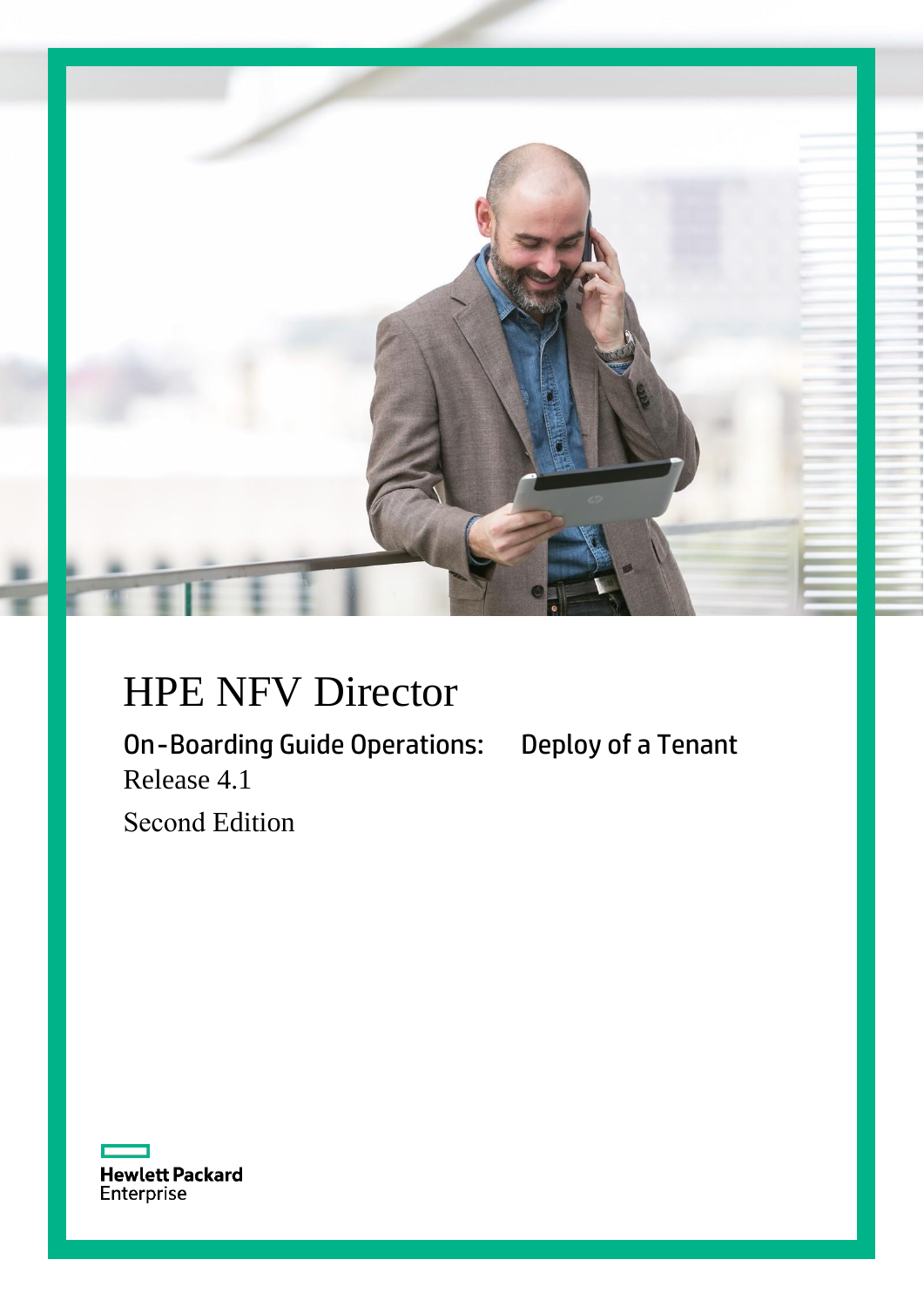<span id="page-1-0"></span>Legal notice

© Copyright 2016 Hewlett Packard Enterprise Development LP

Confidential computer software. Valid license from HPE required for possession, use or copying. Consistent with FAR 12.211 and 12.212, Commercial Computer Software, Computer Software Documentation, and Technical Data for Commercial Items are licensed to the U.S. Government under vendor's standard commercial license.

The information contained herein is subject to change without notice. The only warranties for HPE products and services are set forth in the express warranty statements accompanying such products and services. Nothing herein should be construed as constituting an additional warranty. HPE shall not be liable for technical or editorial errors or omissions contained herein.

Printed in the US

**Trademarks** 

Linux is the registered trademark of Linus Torvalds in the U.S. and other countries. Oracle and Java are registered trademarks of Oracle and/or its affiliates.

Adobe®, Acrobat® and PostScript® are trademarks of Adobe Systems Incorporated.

Microsoft®, Internet Explorer, Windows®, Windows Server 2007®, Windows XP®, and Windows 7® are either registered trademarks or trademarks of Microsoft Corporation in the United States and/or other countries.

Firefox® is a registered trademark of the Mozilla Foundation.

Google Chrome® is a trademark of Google Inc.

EnterpriseDB® is a registered trademark of EnterpriseDB.

Postgres Plus® Advanced Server is a registered U.S. trademark of EnterpriseDB.

UNIX® is a registered trademark of The Open Group.

X/Open® is a registered trademark, and the X device is a trademark of X/Open Company Ltd. in the UK and other countries.

Red Hat® is a registered trademark of the Red Hat Company.

Apache CouchDB, CouchDB, and the project logo are trademarks of The Apache Software Foundation.

Node.js project. Joyent<sup>®</sup> and Joyent's logo are registered trademarks of Joyent, Inc.

Neo4j is a trademark of Neo Technology.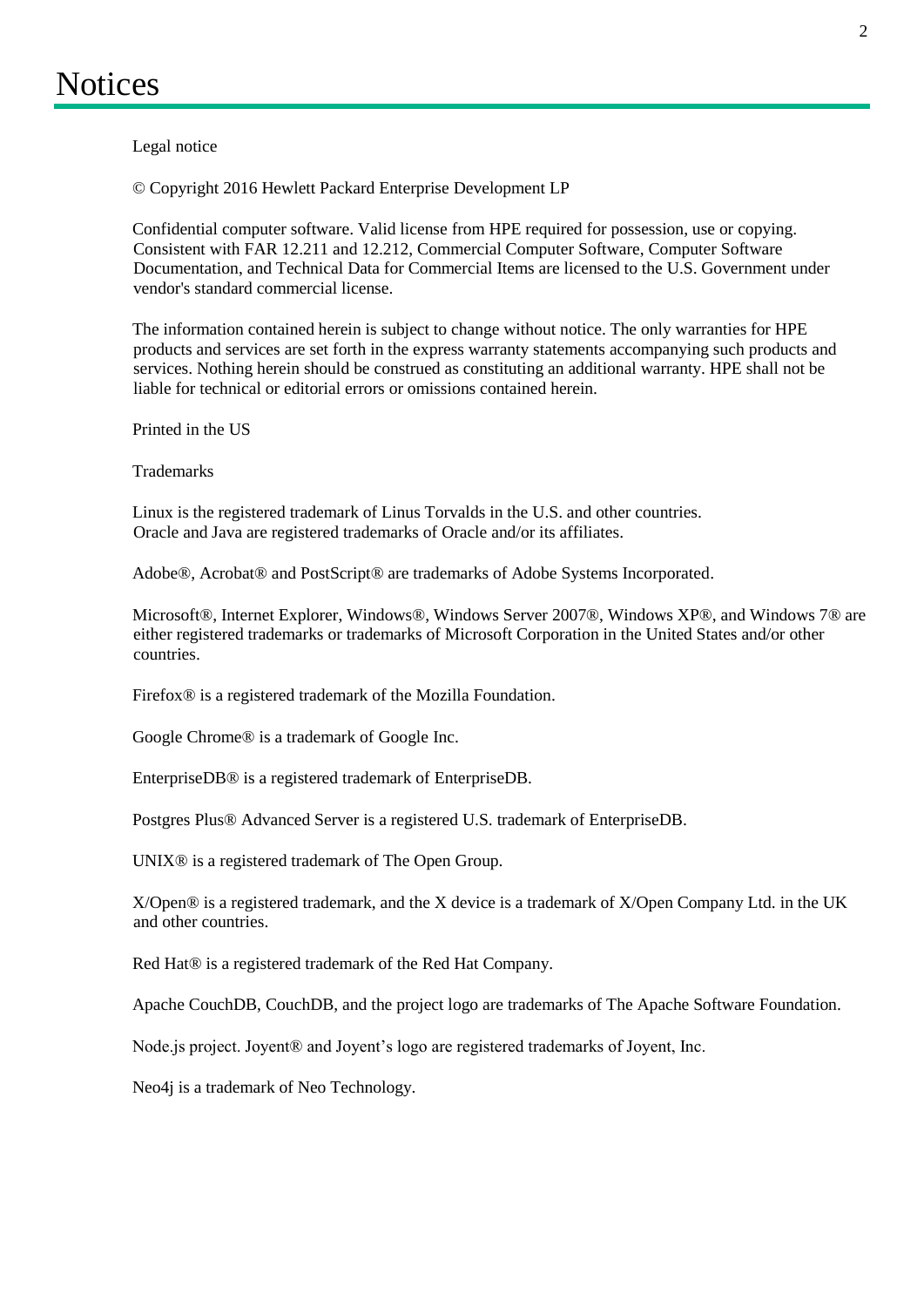# Contents

| 2.21 . TLD ACTIVATE OPENSTACK NET: ACTIVATE_NETWORK_OPENSTACK 30         |  |
|--------------------------------------------------------------------------|--|
| 2.22 . TLD ACTIVATE OPENSTACK SUBNET: ACTIVATE_SUBNETWORK_OPENSTACK.  31 |  |
|                                                                          |  |
|                                                                          |  |
|                                                                          |  |
|                                                                          |  |
|                                                                          |  |
|                                                                          |  |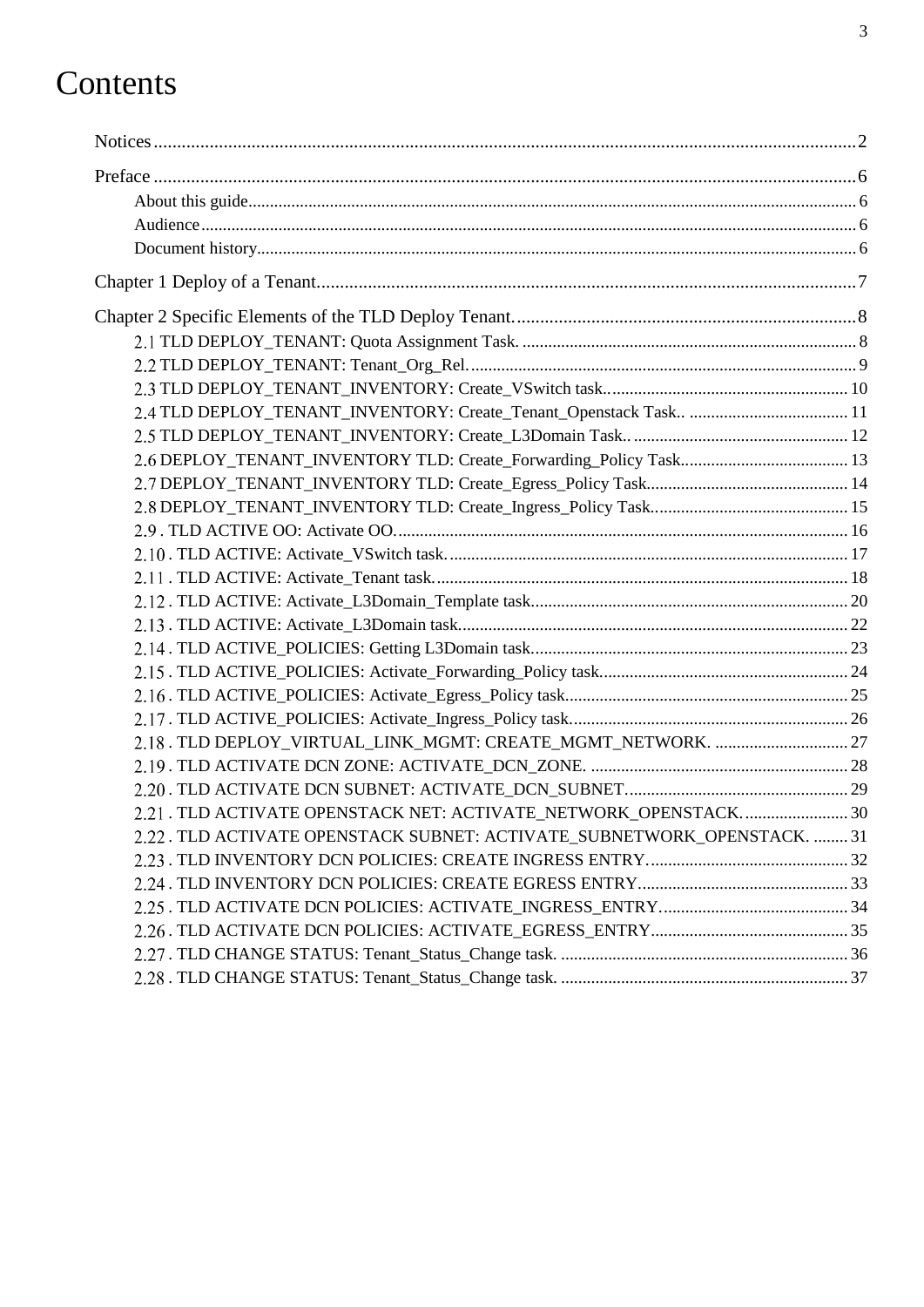# List of tables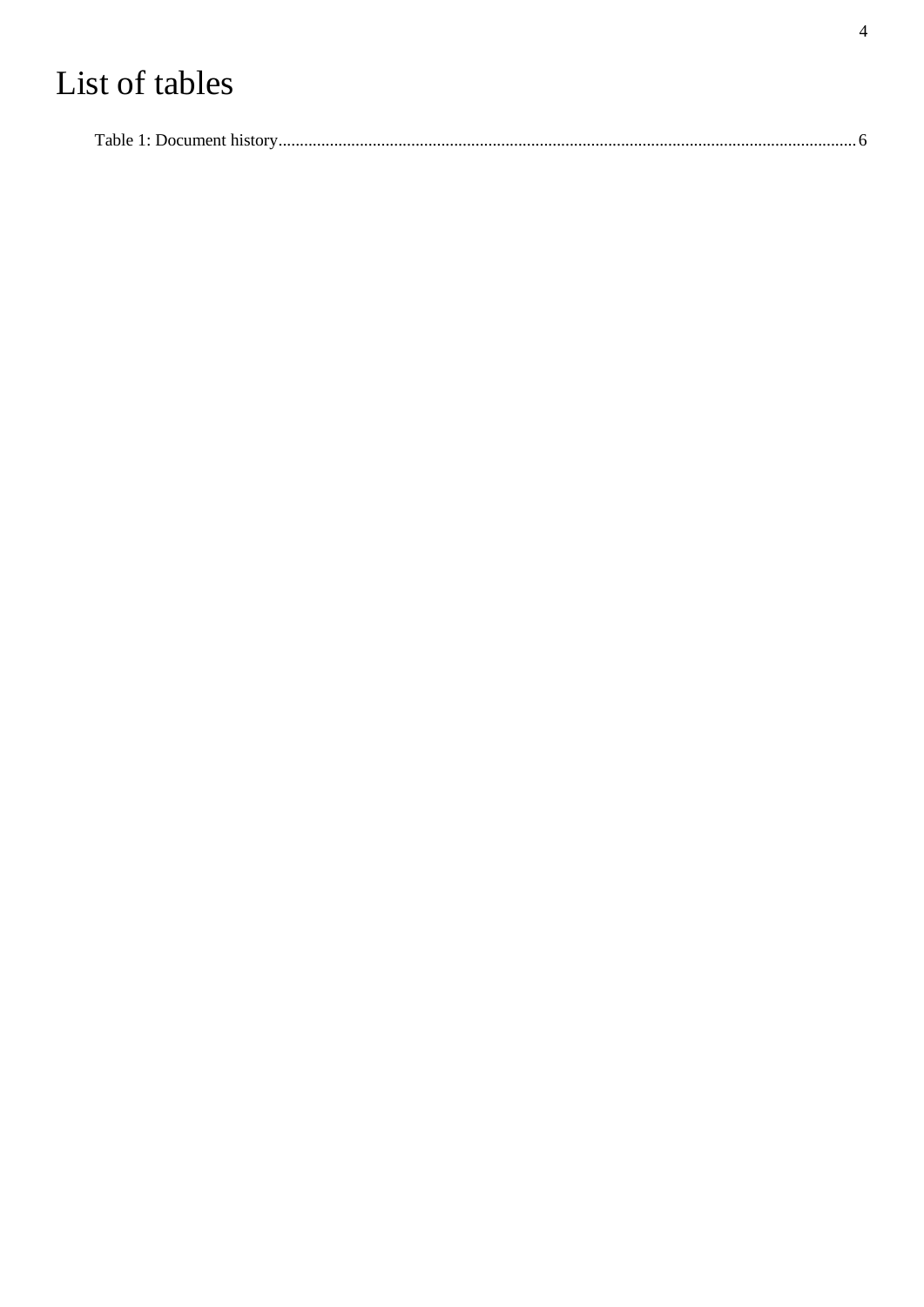# List of figures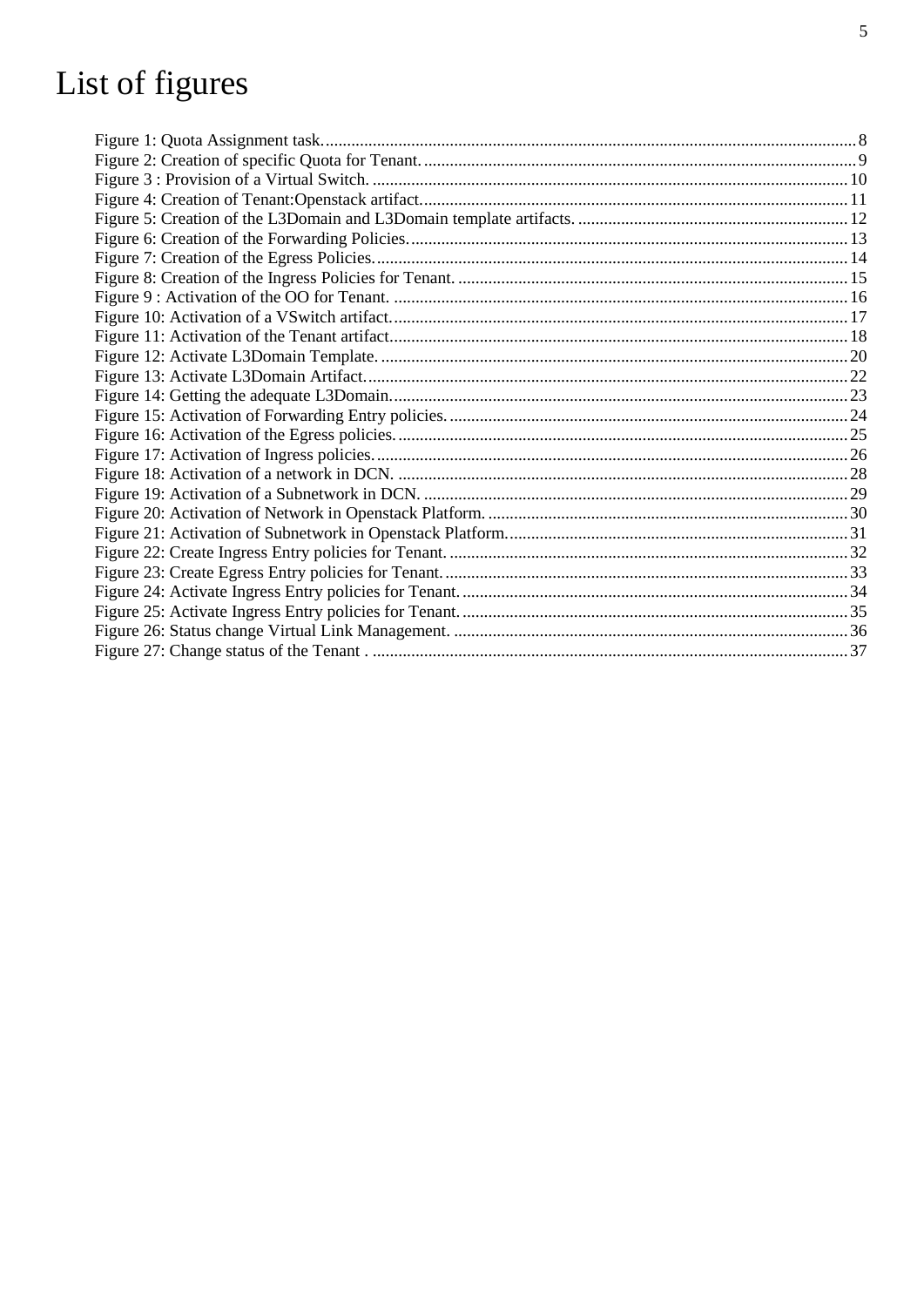## <span id="page-5-0"></span>Preface

### <span id="page-5-1"></span>About this guide

This Guide is intended to explain and guide the user through the deployment of a Tenant

### <span id="page-5-2"></span>Audience

This document is targeting any user level of NFV Director: Domain users, Organization Users, Tenant Users, Group Users and Datacenter users.

For On boarding VNFs please refer to VNF On-Boarding Guide

### <span id="page-5-3"></span>Document history

<span id="page-5-4"></span>Table 1: Document history

| <b>Edition</b> | Date           | <b>Description</b>   |
|----------------|----------------|----------------------|
| 2.0            | 30 August 2016 | <b>First Edition</b> |
|                |                |                      |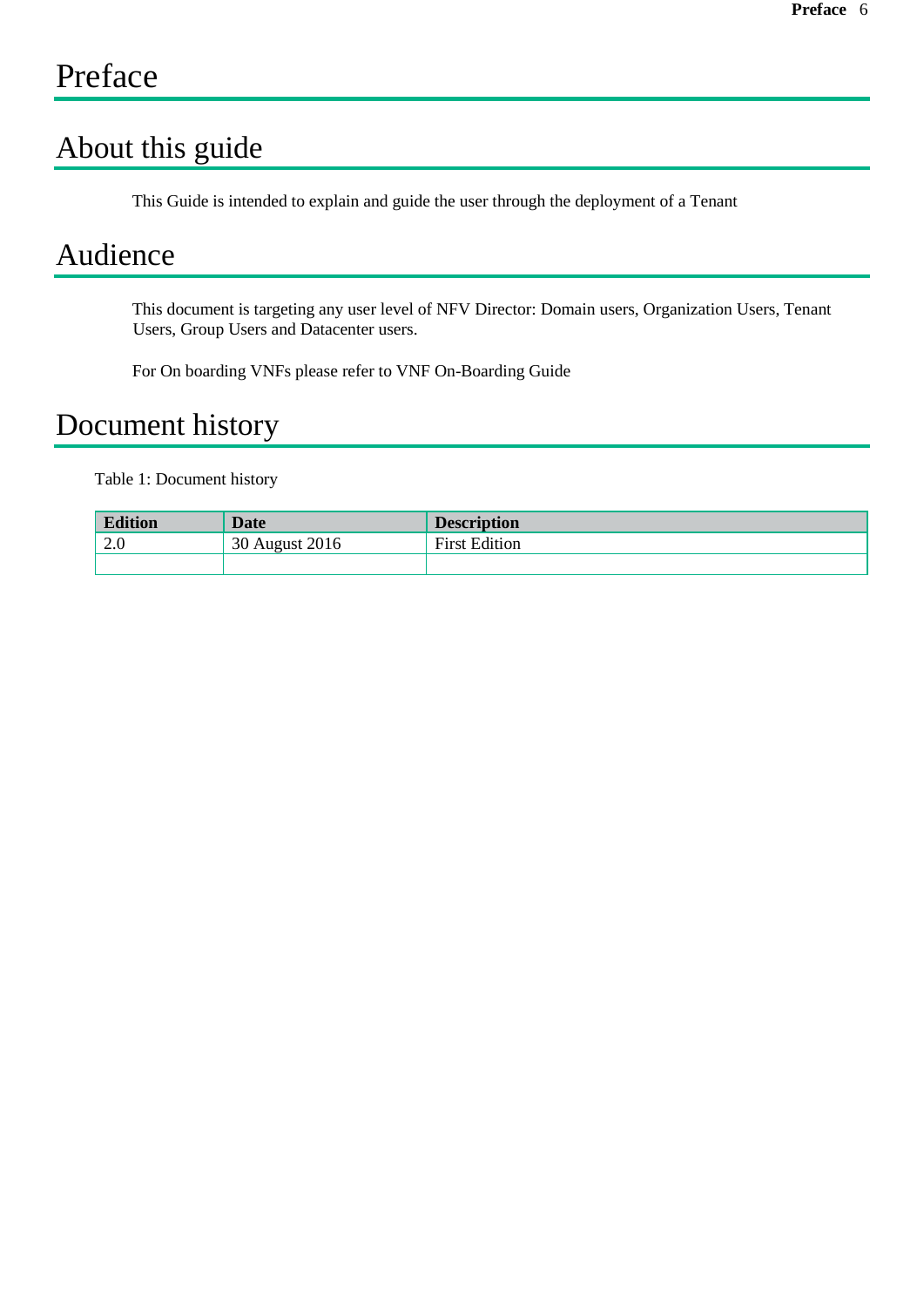## <span id="page-6-0"></span>Chapter 1 Deploy of a Tenant.

From now on, and to make easier the understanding of the TLDs, we are going to explain the functionality of each set of TASK\_LIST\_DEFINITION:GENERIC, and the number of TASK\_DEFINITION:GENERIC children of the previously mentioned TASK\_LIST\_DEFINITION:GENERIC.

Basically, the TASK\_LIST\_DEFINITION:GENERIC connect what we can consider "units of execution", those are the TASK\_DEFINITION:GENERIC, that have a WORKFLOW assigned to be executed when the execution of the TLD reach them.

If you like to have a more deep knowledge about the workflows mentioned through this document please refer to the specific document.

### $**$

If in the category FIND, the attribute Path is present, the attribute FIND.ArtifactType will be the starting artifact for the Path, but the FIND.Status attribute refers to the last artifact on the Path.

**FIND.ArtifactType ==** VIRTUAL\_MACHINE. **FIND.Status==** INSTANTIATED. **FIND.Path==**

VIRTUAL\_MACHINE**>VIRTUAL\_CORE<CORE<CPU<SERVER<AVAILABILITY\_ZONE<REGION**

**>COMPUTE>**FLAVOR

**In this example, we are looking for a FLAVOR in status INSTANTIATED, we do not expect to get a VIRTUAL\_MACHINE, in status INSTANTIATED.**

\*\*If during the use of the TLDs, the "Regenerate UUIDs" option is used, the user should check the Id of the tree that brings all the elements of the TLD, this "id" is specific and it will be the same for all the tree groups in all the TLDs.

\*\* The two modes available are "Default" and "Simulated", the second one is only available if it is configured previously, by defect, and the mode that will be used is "Default".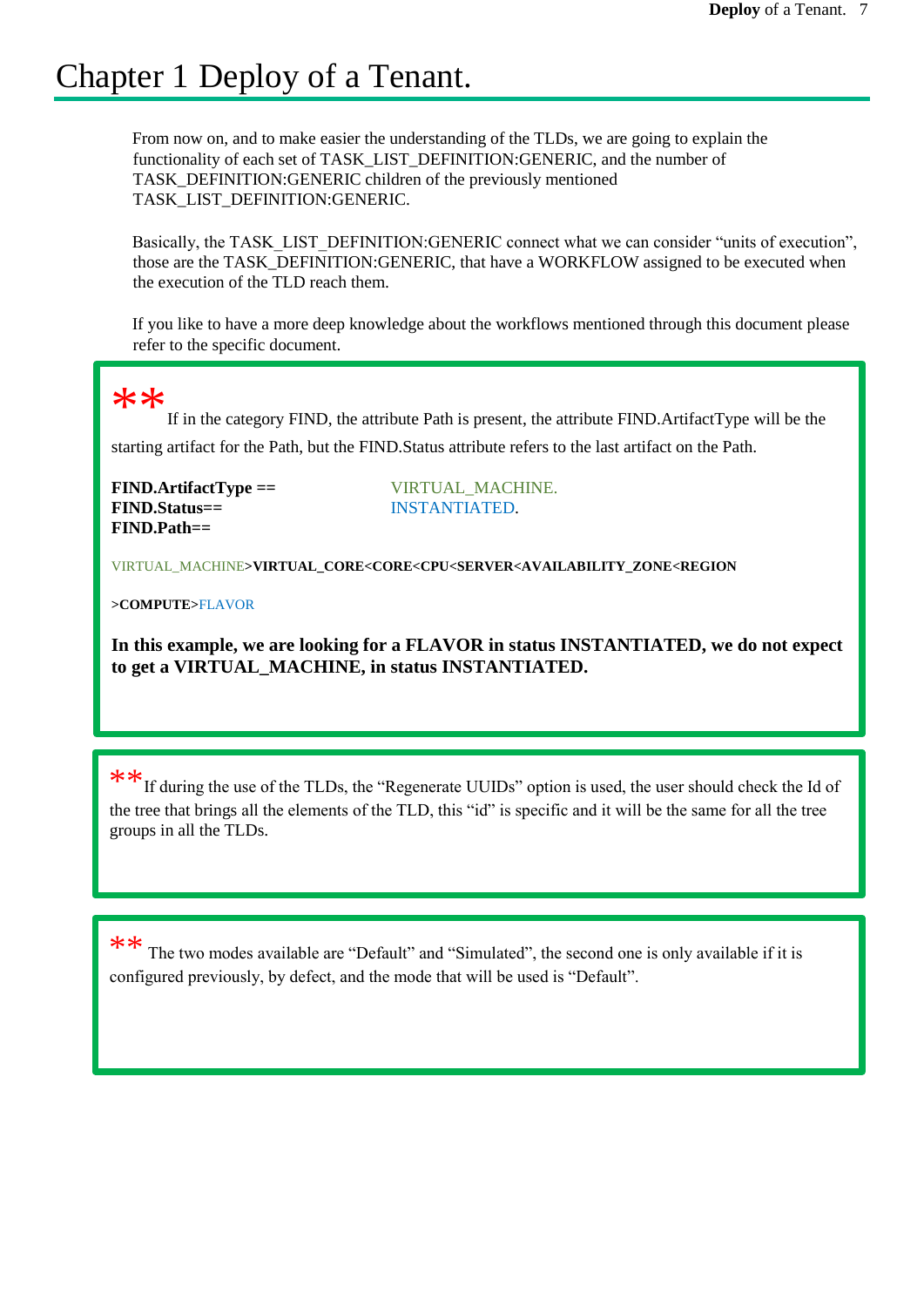## Chapter 2 Specific Elements of the TLD Deploy Tenant.

<span id="page-7-1"></span><span id="page-7-0"></span>In this chapter the different elements of the specific TLD will be explained conscientiously.



The Workflow present in EXECUTE.Workflow it is going to seek the artifact identified by the Id given, this id should belong to an artifact TENANT:GENERIC in Status INSTANTIATED in the DDBB, when the WF find it, it will start. This workflow will assign all the resources needed by the TENANT:GENERIC to get a successful Deploy, it will check the available resources and decide which one should be assigned.

The Workflow also check the affinity policies , in case our TLD has it, the way the assignation it is going to behave depends also of this policies, once checked, we launch the assignation of resources.

The assignation of resources it uses another WF that it is called from our workflow, "WF\_NFVD\_ASSIGN\_RESOURCES".

In case of error during the execution, the workflow jump to the ROLLBACK category, if the "Behaviour on error" attribute its set on "ROLLBACK" the WF will start the execution of the Workflow present in the attribute with the same name in the category ROLLBACK, the attribute "number\_of\_retries" set the number of rollback attempts. In this case, the TLD has not assigned a rollback workflow, so in this case the TD will only change the status of the artifact which is being used.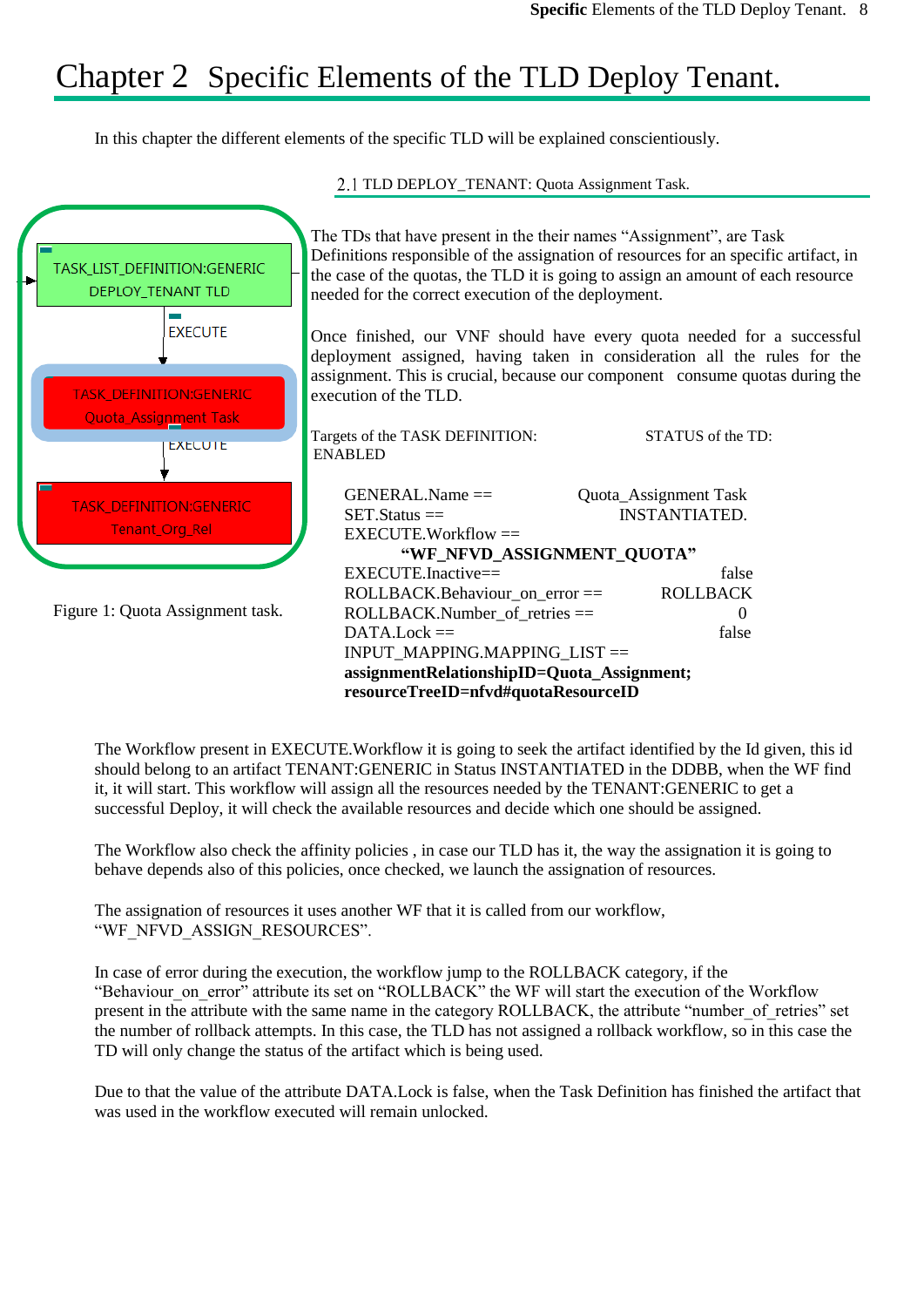2.2 TLD DEPLOY\_TENANT: Tenant\_Org\_Rel.

<span id="page-8-0"></span>

| TASK_LIST_DEFINITION:GENERIC<br>DEPLOY_TENANT TLD | The TDs that have present in their names "Assignment", are Task Definitions<br>responsible of the assignation of resources for a specific artifact or deploy, in<br>this case, we are looking for a TENANT to assign the Quotas "Compute"<br>needed for the future deployment. In order to have a successful assignation we |                      |
|---------------------------------------------------|-----------------------------------------------------------------------------------------------------------------------------------------------------------------------------------------------------------------------------------------------------------------------------------------------------------------------------|----------------------|
| <b>EXECUTE</b>                                    | must have in our TLD Deploy TENANT an artifact POLICY:                                                                                                                                                                                                                                                                      |                      |
|                                                   | ASSIGMENT_RELATIONSHIP, with a<br>GENERAL.Name=="Resource Assigment", also this artifact must be related                                                                                                                                                                                                                    |                      |
|                                                   | with the OPERATION_GROUP: GENERIC of our TLD with a relationship of                                                                                                                                                                                                                                                         |                      |
| TASK_DEFINITION:GENERIC                           | type PROVIDES and status ENABLED.                                                                                                                                                                                                                                                                                           |                      |
| <b>Quota_Assignment Task</b>                      |                                                                                                                                                                                                                                                                                                                             |                      |
| <b>EXECUTE</b>                                    | Once finished, our TENANT should have every Quota needed for a successful                                                                                                                                                                                                                                                   |                      |
|                                                   | deployment assigned, having taken in consideration all the rules for the<br>assignment.                                                                                                                                                                                                                                     |                      |
| <b>TASK_DEFINITION:GENERIC</b><br>Tenant_Org_Rel  | Targets of the TASK DEFINITION:<br><b>ENABLED</b>                                                                                                                                                                                                                                                                           | STATUS of the TD:    |
|                                                   | $GENERAL.Name ==$                                                                                                                                                                                                                                                                                                           | Tenant_Org_Rel       |
| Figure 2: Creation of specific Quota for          | $EXECUTE. Workflow =$                                                                                                                                                                                                                                                                                                       |                      |
| Tenant.                                           | "WF_NFVD_CREATE_QUOTA_ORG_TENANT_REL"                                                                                                                                                                                                                                                                                       |                      |
|                                                   | EXECUTE.Inactive==                                                                                                                                                                                                                                                                                                          | false                |
|                                                   | ROLLBACK.Behaviour_on_error ==<br>$ROLLBACK.Number_of_retries =$                                                                                                                                                                                                                                                            | <b>ROLLBACK</b><br>0 |
|                                                   | $DATA. Lock ==$                                                                                                                                                                                                                                                                                                             | false                |
|                                                   | INPUT_MAPPING.MAPPING_LIST ==                                                                                                                                                                                                                                                                                               |                      |
|                                                   | resourceTreeID=nfvd#currentArtifactID                                                                                                                                                                                                                                                                                       |                      |

The Workflow present in EXECUTE.Workflow it is going to seek in the DDBB the artifact identified by the Id given, this artifact will be a TENANT:GENERIC, when the WF find it, it will start. This workflow assign all the Quotas "Compute" needed by the TENANT:GENERIC to get a successful Deploy, it will check the available resources and decide which one should be assigned.

The Workflow also check the affinity policies , in case our TLD has it, the way the assignation it is going to behave depends also of this policies, once checked, we launch the assignation of resources.

In case of error during the execution, the workflow jump to the ROLLBACK category, If the "Behaviour\_on\_error" attribute its set on "ROLLBACK" the WF will start the execution of the Workflow present in the attribute with the same name in the category ROLLBACK, the attribute "number of retries" set the number of rollback attempts. In this case, the TLD has not assigned a rollback workflow, so no action taken.

Due to that the value of the attribute DATA.Lock is false, the artifact will be left without be blocked.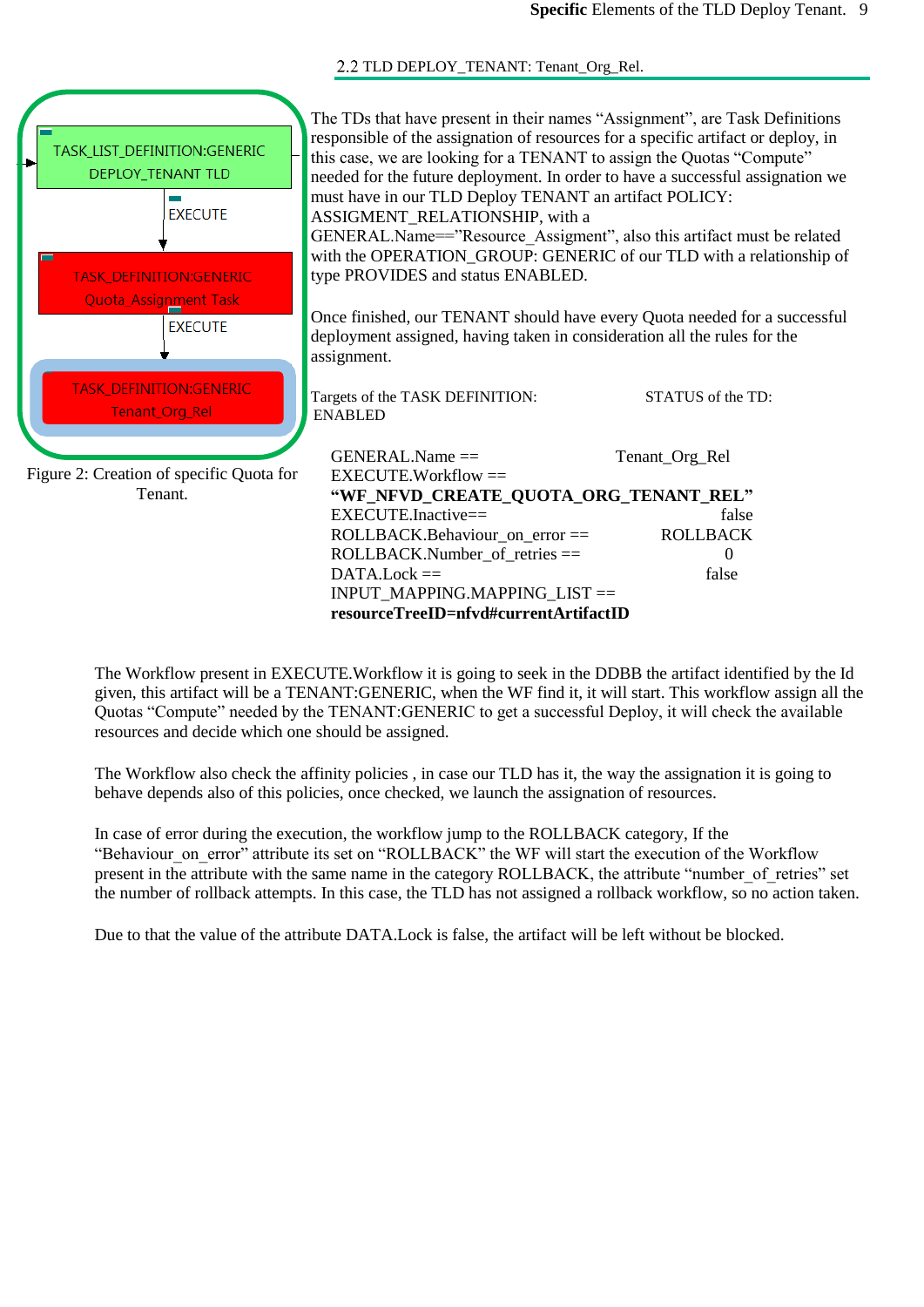



<span id="page-9-0"></span>2.3 TLD DEPLOY\_TENANT\_INVENTORY: Create\_VSwitch task..

The TDs that have present in the their names "Provision" or "Create", are Task Definitions responsible of the creation and store of an artifact in DDBB, in this case, the artifact that it is going to be provisioned it is an "VSWITCH: VCENTER", also it will be checked and created the relationship of type "ACCESS" with the artifact "PORT: GENERIC" child of a "ACCESS" with the artifact "PORT:GENERIC" child of a "SERVER:GENERIC", this means, when this workflow finish, we will have a new artifact properly stored in our DDBB, one "VSWITCH:VCENTER" with status INSTANTIATED, and a relationship of type "ACCESS" between the artifact and the port. Due to the nature of the artifact, the artifact will not be duplicated if already exists for the specified VCENTER.

Targets of the TASK DEFINITION: STATUS of the TD: ENABLED GENERAL.Name == Create\_VSwitch Task<br>SET.Running Status == INSTANTIATED.  $SET.R$ unning  $Status =$ Set.Status == INSTANTIATED. EXECUTE.Workflow == **"WF\_TS\_PROVISION\_VSWITCH"** EXECUTE.Inactive== false ROLLBACK.Behaviour\_on\_error == STOP ROLLBACK.Number of retries  $==$  0 ROLLBACK.Workflow== **"WF\_TS\_PROVISION\_SDN\_DOMAIN\_UNDO"**  $DATA.Lock ==$ 

The Workflow present in EXECUTE.Workflow it is going to seek in the DDBB the artifact identified by the Id given, this artifact will be a TENANT:GENERIC, when the WF find it, it will start. This workflow will query looking for an artifact Hypervisor of the type VCENTER to start the provisioning of the specific VSwitch, in case such artifact exist in our DDBB, the workflow will start a secondary workflow, this one is the responsible of the rest of the configurations needed to have properly instantiated the artifact VSwitch, the name of this workflow is: "WF\_TS\_PROVISION\_VSWITCH\_VCENTER".

In case of error during the execution, the workflow jump to the ROLLBACK category, If the "Behaviour on error" attribute its set on "ROLLBACK" the WF will start the execution of the Workflow present in the attribute with the same name in the category ROLLBACK, the attribute "number of retries" set the number of rollback attempts. In this case, the TLD has assigned the rollback workflow "WF\_TS\_PROVISION\_SDN\_DOMAIN\_UNDO". For this TD the behavior set is "STOP", if an error take place in this TD , no action will be taken, the execution of the TLD will continue.

Due to that the value of the attribute DATA.Lock is true, once the TD has finished, the artifact VSwitch recently provisioned, will be blocked.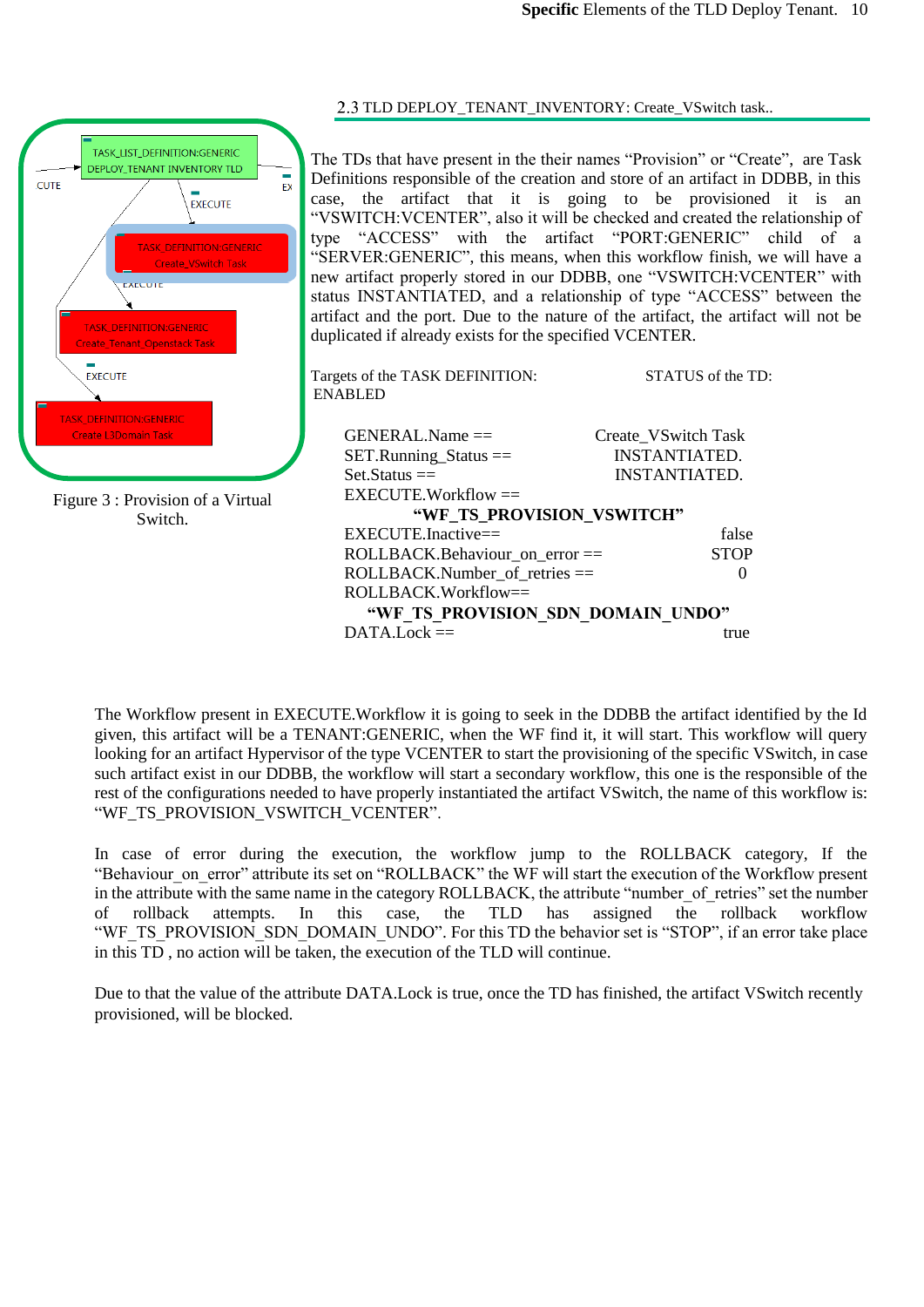| TASK LIST DEFINITION:GENERIC<br><b>DEPLOY TENANT INVENTORY TLD</b><br><b>FX</b><br><b>CUTE</b><br><b>EXECUTE</b><br><b>TASK DEFINITION:GENERIC</b><br><b>Create VSwitch Task</b><br><b>EXECUTE</b><br><b>TASK DEFINITION:GENERIC</b><br><b>Create_Tenant_Openstack Task</b> | The TDs that have present in the their names "Provision", are Task Definitions<br>responsible of the creation and store of an artifact in DDBB, in this case, the<br>artifact that it is going to be provisioned it is an "TENANT:OPENSTACK", this<br>means, when this workflow finish, we will have a new artifact<br>"TENANT:OPENSTACK" in our DDBB, as well, due to the nature of the<br>artifact, the artifact will be prepared to be activated in the platform Openstack<br>when will be required.<br>Targets of the TASK DEFINITION:<br><b>ENABLED</b> | STATUS of the TD:                                                                     |
|-----------------------------------------------------------------------------------------------------------------------------------------------------------------------------------------------------------------------------------------------------------------------------|--------------------------------------------------------------------------------------------------------------------------------------------------------------------------------------------------------------------------------------------------------------------------------------------------------------------------------------------------------------------------------------------------------------------------------------------------------------------------------------------------------------------------------------------------------------|---------------------------------------------------------------------------------------|
| <b>EXECUTE</b><br><b>TASK DEFINITION:GENERIC</b><br><b>Create L3Domain Task</b>                                                                                                                                                                                             | $GENERAL.Name ==$<br>$SET.R$ unning $Status ==$<br>$Set.Status =$<br>$EXECUTE. Workflow =$<br>"WF_TS_PROVISION_TENANT"<br>EXECUTE.Inactive==                                                                                                                                                                                                                                                                                                                                                                                                                 | Create_Tenant_Openstack Task<br><b>INSTANTIATED.</b><br><b>INSTANTIATED.</b><br>false |
| Figure 4: Creation of<br>Tenant:Openstack artifact.                                                                                                                                                                                                                         | ROLLBACK.Behaviour_on_error ==<br>$ROLLBACK.Number$ of retries $==$<br>$DATA.Lock ==$                                                                                                                                                                                                                                                                                                                                                                                                                                                                        | <b>STOP</b><br>$\theta$<br>true                                                       |

The Workflow present in EXECUTE.Workflow it is going to seek in the DDBB the artifact identified by the Id given, this artifact will be a TENANT:GENERIC, when the WF find it, it will start. This workflow create an artifact "TENANT:OPENSTACK" with status INSTANTIATED.

The WorkFlow also create all the relationship needed for the correct behavior of the recently created artifact.

In case of error during the execution, the workflow jump to the ROLLBACK category, If the "Behaviour on error" attribute its set on "ROLLBACK" the WF will start the execution of the Workflow present in the attribute with the same name in the category ROLLBACK, but in this case, we have a "STOP" set as behavior, so no Rollback it is going to be initiated, due to that the value of the attribute DATA.Lock is true, when the Task Definition has finished the artifact that was used in the workflow executed will be set as "Locked".

.

### <span id="page-10-0"></span>2.4 TLD DEPLOY\_TENANT\_INVENTORY: Create\_Tenant\_Openstack Task..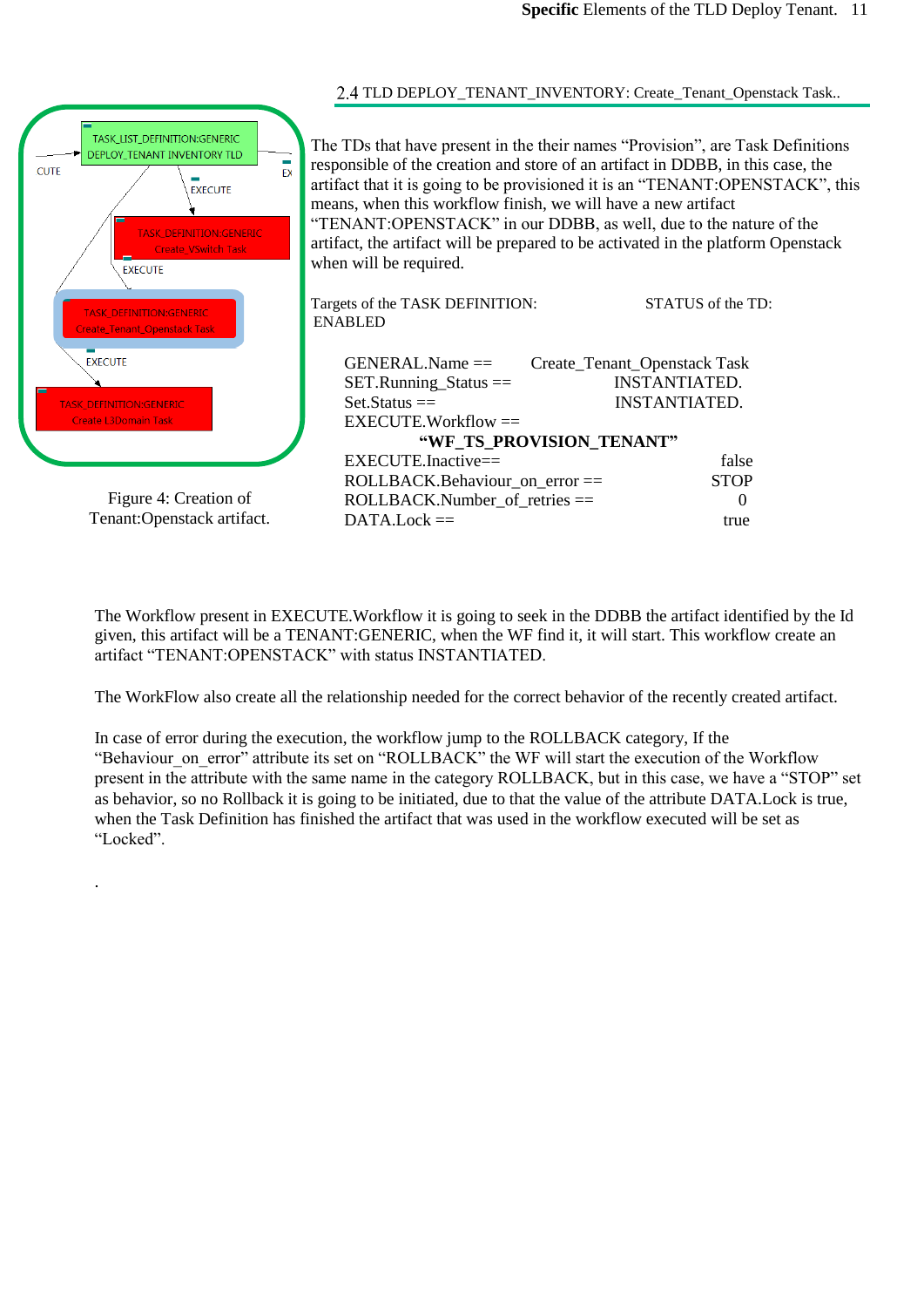<span id="page-11-0"></span>

The Workflow present in EXECUTE.Workflow it is going to seek in the DDBB the artifact identified by the Id given, this artifact will be a TENANT:GENERIC, when the WF find it, it will start. This workflow create a L3DOMAIN:DCN, and a L3DOMAIN:TEMPLATE:DCN artifacts

The TD also create all the relationship needed for the correct behavior of the recently created artifact.

In case of error during the execution, the TD will jump to the ROLLBACK category, If the "Behaviour on error" attribute its set on "ROLLBACK" the WF will start the execution of the Workflow present in the attribute with the same name in the category ROLLBACK, this is "WF\_TS\_PROVISION\_SDN\_DOMAIN\_UNDO", but in this case, we have a "STOP" set as behavior, so no Rollback it is going to be initiated, so the execution it is going to end here in case of error.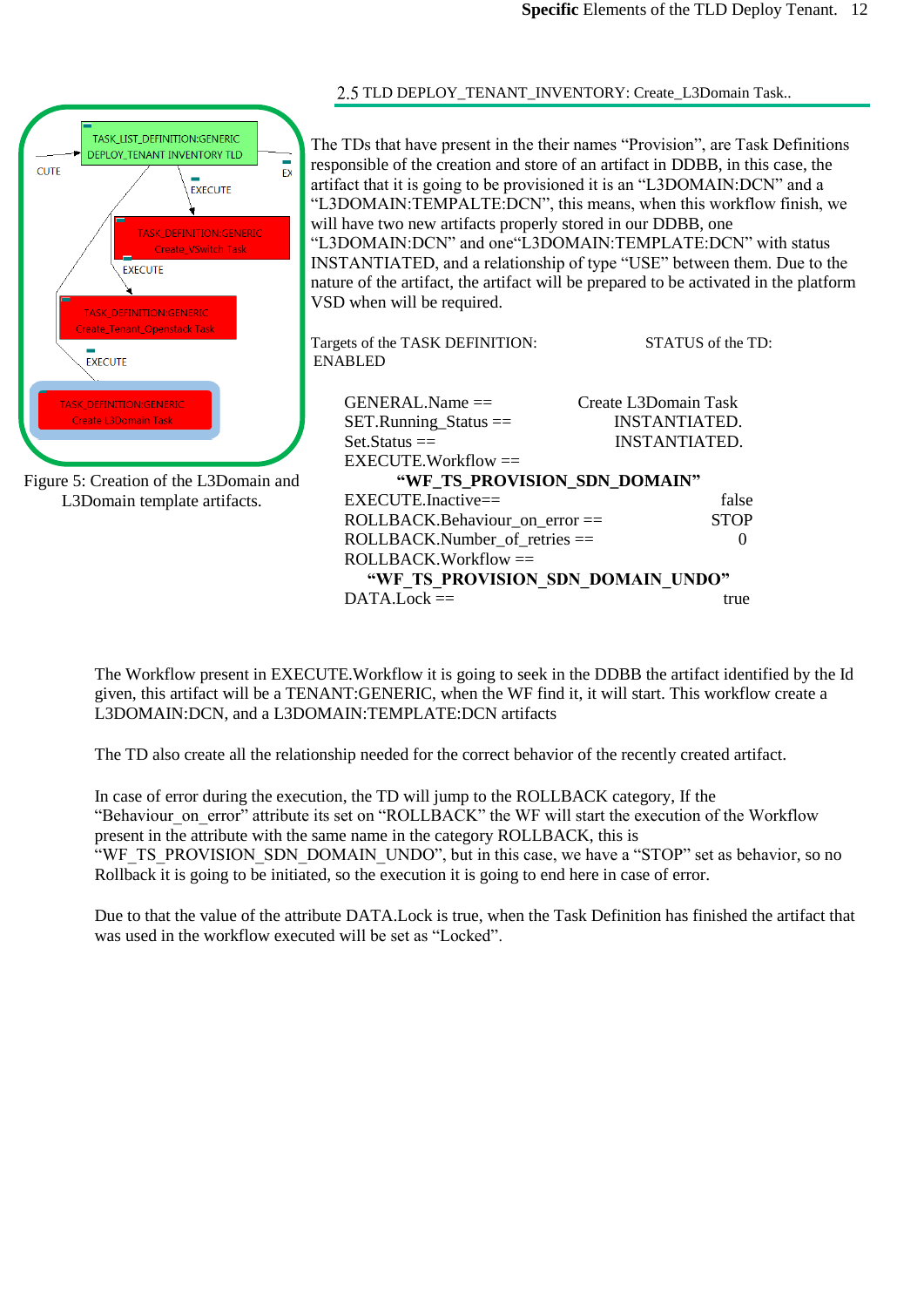

Figure 6: Creation of the Forwarding Policies.

### <span id="page-12-0"></span>2.6 DEPLOY\_TENANT\_INVENTORY TLD: Create\_Forwarding\_Policy Task..

This TD it is going to provision a INGRESSADVFORWARD:TEMPLATE:DCN policies, this means, the WF implied in this TLD is going to query from TENANT:GENERIC through the SDN CONTROLLER reaching the TENANT:GENERIC through the SDN\_CONTROLLER reaching the L3DOMAIN:DCN to create the policy. Once the TD has the artifact that it is going to act as parent, the TD will start to validate some attributes present in those artifacts in order to create the policy INGRESSADVFORWARD:TEMPLATE:DCN related to policy L3DOMAIN:DCN with a relationship of type MANAGE and status ENABLED.

Once finished, we will have provisioned an INGRESSADVFORWARD:TEMPLATE:DCN with status INSTANTIATED and all the relationship needed for the correct behavior of the artifact, prepare to be activated when required, a relationship of type MANAGE between our L3DOMAIN and the policy INGRESSADVFORWARD recently created.

| Targets of the TASK DEFINITION:<br><b>ENABLED</b> | STATUS of the TD:    |
|---------------------------------------------------|----------------------|
| $GENERAL.Name ==$ Create_Fordwarding_Policy Task  |                      |
| $SET.R$ unning_Status ==                          | <b>INSTANTIATED.</b> |
| $Set$ . Status $==$                               | INSTANTIATED.        |
| $EXECTTE. Work flow =$                            |                      |
| "WF TS PROVISION SDN FORWARD POLICIES"            |                      |
| $EXECTITE Inactive =$                             | false                |
| ROLLBACK.Behaviour_on_error ==                    | <b>STOP</b>          |
| $ROLLBACK.Number$ of retries $==$                 | $\mathbf{\Omega}$    |
| $ROLLBACK. Workflow =$                            |                      |
| "WF TS PROVISION SDN FORWARD POLICIES UNDO"       |                      |
| DATA Lock $==$                                    | true                 |

The Workflow present in EXECUTE.Workflow it is going to seek in the DDBB the artifact identified by the Id given, this artifact will be a TENANT:GENERIC, when the WF find it, it will start the provisioning, if the provision it is successful we set the status of the artifact as the SET.Status attribute dictates. The attribute SET.Running\_Status concern about the temporal status that the artifact it is going to maintain until the final change of status that comes from SET.Status.

The TD also create all the relationship needed for the correct behavior of the recently created artifact.

In case of error during the execution, the TD will jump to the ROLLBACK category, If the "Behaviour on error" attribute its set on "ROLLBACK" the WF will start the execution of the Workflow present in the attribute with the same name in the category ROLLBACK, this is "WF\_TS\_PROVISION\_SDN\_FORWARD\_POLICIES\_UNDO", but in this case, we have a "STOP" as value set for behavior, so no Rollback it is going to be initiated, the execution will continue without noticing.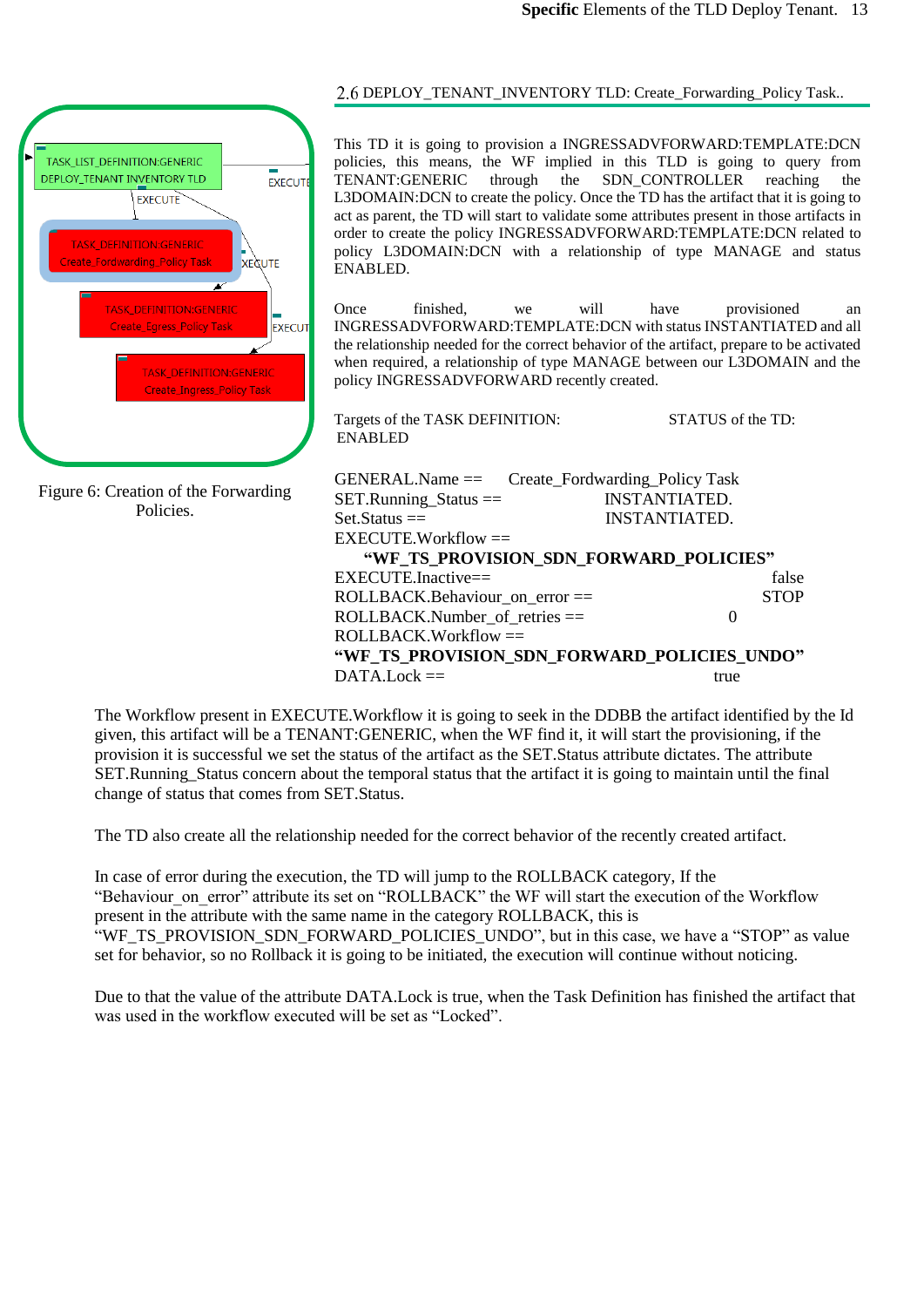

Figure 7: Creation of the Egress Policies.

.

### <span id="page-13-0"></span>DEPLOY\_TENANT\_INVENTORY TLD: Create\_Egress\_Policy Task..

This TD it is going to provision a EGRESSACL:TEMPLATE:DCN policies, this means, the WF implied in this TLD is going to query from TENANT:GENERIC through the SDN\_CONTROLLER reaching the L3DOMAIN:DCN to create the policy. Once the TD has the artifact that it is going to act as parent, the TD will start to validate some attributes present in those artifacts in order to create the policy EGRESSACL:TEMPLATE:DCN related to policy L3DOMAIN:DCN with a relationship of type MANAGE and status ENABLED.

Once finished, we will have provisioned an EGRESSACL:TEMPLATE:DCN with status INSTANTIATED and all the relationship needed for the correct behavior of the artifact, prepare to be activated when required, a relationship of type MANAGE between our L3DOMAIN and the policy EGRESSACL recently created.

Targets of the TASK DEFINITION: STATUS of the TD: ENABLED

 ROLLBACK.Behaviour\_on\_error == STOP GENERAL.Name == Create\_Egress\_Policy Task SET.Running Status == INSTANTIATED. Set.Status == INSTANTIATED.  $EXECUTE.Workflow =$ **"WF\_TS\_PROVISION\_SDN\_EGRESSACL\_POLICIES"** EXECUTE.Inactive== false  $\text{ROLLBACK}$ . Number of retries  $==$  0 ROLLBACK.Workflow == **"WF\_TS\_PROVISION\_SDN\_EGRESSACL\_POLICIES\_UNDO"**  $DATA.Lock ==$ 

The Workflow present in EXECUTE.Workflow it is going to seek in the DDBB the artifact identified by the Id given, this artifact will be a TENANT:GENERIC, when the WF find it, it will start the provisioning of the EGRESSSACL policies for the Tenant, if the provision it is successful we set the status of the artifact as the SET.Status attribute dictates. The attribute SET.Running\_Status concern about the temporal status that the artifact it is going to maintain until the final change of status that comes from SET.Status.

The TD also create all the relationship needed for the correct behavior of the recently created artifact.

In case of error during the execution, the TD will jump to the ROLLBACK category, If the "Behaviour on error" attribute its set on "ROLLBACK" the WF will start the execution of the Workflow present in the attribute with the same name in the category ROLLBACK, this is "WF\_TS\_PROVISION\_SDN\_EGRESSACL\_POLICIES\_UNDO", but in this case, we have a "STOP" as value set for behavior, so no Rollback it is going to be initiated, the execution will continue without noticing.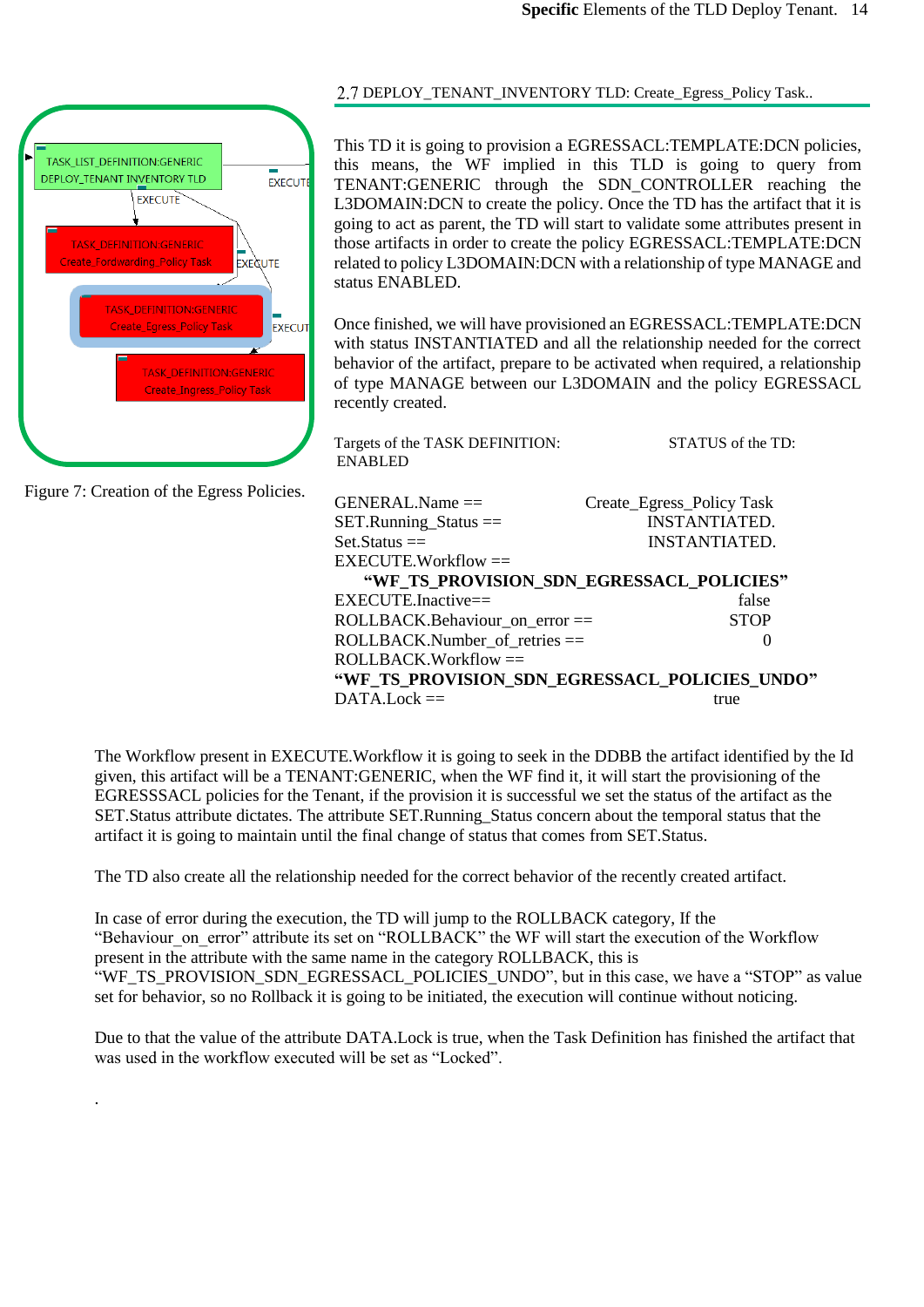

Figure 8: Creation of the Ingress Policies for Tenant.

### <span id="page-14-0"></span>DEPLOY\_TENANT\_INVENTORY TLD: Create\_Ingress\_Policy Task..

This TD it is going to provision a INGRESSACL:TEMPLATE:DCN policies, this means, the WF implied in this TLD is going to query from TENANT:GENERIC through the SDN\_CONTROLLER reaching the L3DOMAIN:DCN to create the policy. Once the TD has the artifact that it is going to act as parent, the TD will start to validate some attributes present in those artifacts in order to create the policy INGRESSACL:TEMPLATE:DCN related to policy L3DOMAIN:DCN with a relationship of type MANAGE and status ENABLED.

Once finished, we will have provisioned an INGRESSACL:TEMPLATE:DCN with status INSTANTIATED and all the relationship needed for the correct behavior of the artifact, prepare to be activated when required, a relationship of type MANAGE between our L3DOMAIN and the policy INGRESSACL recently created.

Targets of the TASK DEFINITION: STATUS of the TD: ENABLED

| $GENERAL.Name ==$                              | Create_Ingress_Policy Task                |
|------------------------------------------------|-------------------------------------------|
| $SET.R$ unning_Status ==                       | <b>INSTANTIATED.</b>                      |
| $Set. Status =$                                | <b>INSTANTIATED.</b>                      |
| $EXECUTE. Workflow =$                          |                                           |
|                                                | "WF TS PROVISION SDN INGRESSACL POLICIES" |
| $EXECTTE$ Inactive==                           | false                                     |
| ROLLBACK.Behaviour on error ==                 | <b>STOP</b>                               |
| $ROLLBACK.Number$ of retries $==$              | $\theta$                                  |
| $ROLLBACK.Workflow =$                          |                                           |
| "WF TS PROVISION SDN INGRESSACL POLICIES UNDO" |                                           |
| $DATA. Lock ==$                                | true                                      |
|                                                |                                           |

The Workflow present in EXECUTE.Workflow it is going to seek in the DDBB the artifact identified by the Id given, this artifact will be a TENANT:GENERIC, when the WF find it, it will start the provisioning of the INGRESSSACL policies for the Tenant, if the provision it is successful we set the status of the artifact as the SET.Status attribute dictates. The attribute SET.Running\_Status concern about the temporal status that the artifact it is going to maintain until the final change of status that comes from SET.Status.

The TD also create all the relationship needed for the correct behavior of the recently created artifact.

In case of error during the execution, the TD will jump to the ROLLBACK category, If the "Behaviour on error" attribute its set on "ROLLBACK" the WF will start the execution of the Workflow present in the attribute with the same name in the category ROLLBACK, this is "WF\_TS\_PROVISION\_SDN\_INGRESSACL\_POLICIES\_UNDO", but in this case, we have a "STOP" as value set for behavior, so no Rollback it is going to be initiated, the execution will continue without noticing.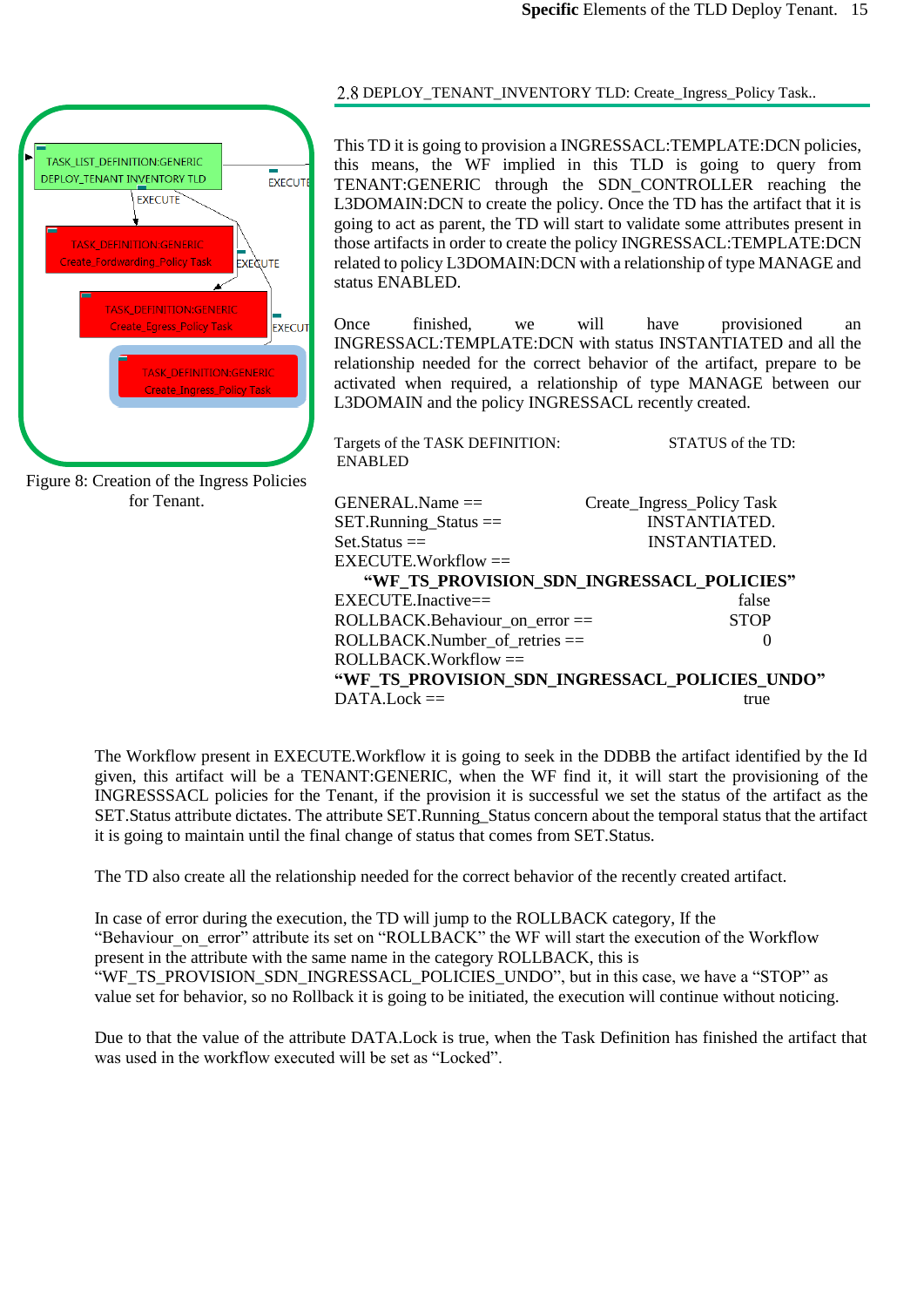

Figure 9 : Activation of the OO for Tenant.

### <span id="page-15-0"></span>. TLD ACTIVE OO: Activate OO.

The TDs that have present in their names "Check", are Task Definitions that validate the configuration of an artifact, in this case, the configuration of the IMAGE present in our DCs, the workflow will check, validate, and in case of need, deploy the IMAGE related with the VMs present in our DC.

| Targets of the TASK DEFINITION:<br><b>ENABLED</b> | STATUS of the TD:             |
|---------------------------------------------------|-------------------------------|
| $GENERAL.Name ==$                                 | Activate OO                   |
| $FIND. Condition =$                               | status==constant:INSTANTIATED |
| $EXECTTE. Work flow =$                            |                               |
|                                                   | "WF TS ACTIVATE OO TENANT"    |
| EXECUTE.Inactive==                                | false                         |
| ROLLBACK.Behaviour_on_error ==                    | <b>STOP</b>                   |
| $ROLLBACK.Number$ of retries $==$                 | 0                             |
| $DATA.Lock ==$                                    | true                          |

The Workflow present in EXECUTE.Workflow it is going to seek in the DDBB the artifact identified by the Id given, this artifact will be a TENANT:GENERIC, when the WF find it, it will start.This workflow it is going to query and update the entity given, in this case, Tenant, with the values needed for the correct behavior of the users with the specific entity.

In case of error during the execution, the workflow jump to the ROLLBACK category, If the "Behaviour\_on\_error" attribute its set on "ROLLBACK" the WF will start the execution of the Workflow present in the attribute with the same name in the category ROLLBACK, the attribute "number of retries" set the number of rollback attempts. In this case, the TLD has not assigned a rollback workflow, so no action taken.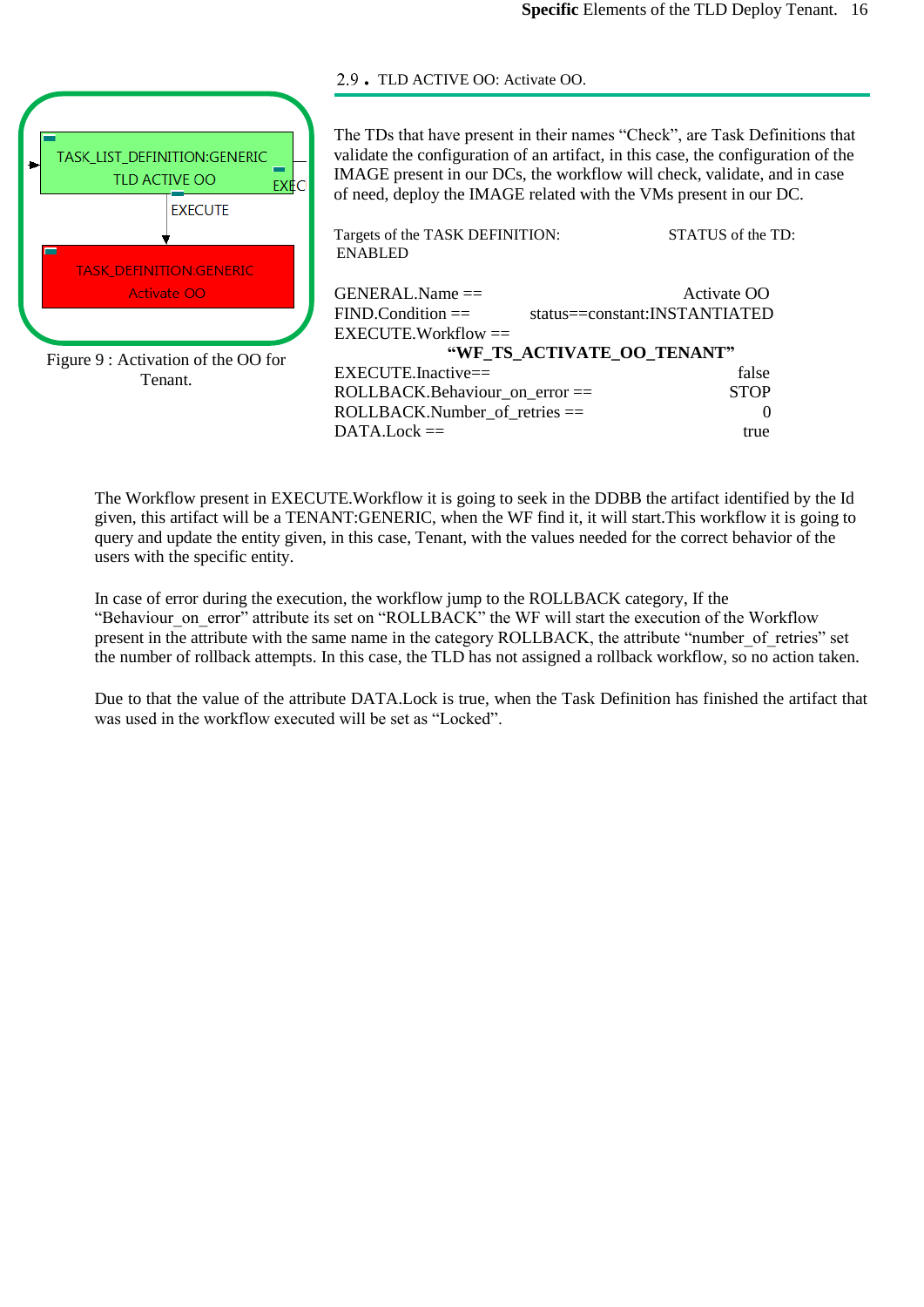

<span id="page-16-0"></span>2.10 • TLD ACTIVE: Activate\_VSwitch task.

The Workflow present in EXECUTE.Workflow attribute it is going to seek a VSWITCH:VCENTER that match the FIND.MainArtifact attribute with value "GENERAL.Name==NFVD" in Status INSTANTIATED in the DDBB, notice that we are not trying to get a TENANT:GENERIC in status INSTANTIATED. The query it is going to use the path present in the category FIND.MainArtifact. Once found , the WF will start the activation, if the activation it is successful we set the status of the artifact as the SET.Status attribute dictates. The attribute SET.Running\_Status concern about the temporal status that the artifact it is going to maintain until the final

change of status that comes from SET.Status.

In case of error during the execution, the TD will jump to the ROLLBACK category, If the "Behaviour on error" attribute its set on "ROLLBACK" the WF will start the execution of the Workflow present in the attribute with the same name in the category ROLLBACK, this is

"WF\_TS\_DEACTIVATE\_SDN\_L3DOMAIN", but in this case, we have a "STOP" as value set for behavior, so no Rollback it is going to be initiated, the execution will continue without noticing.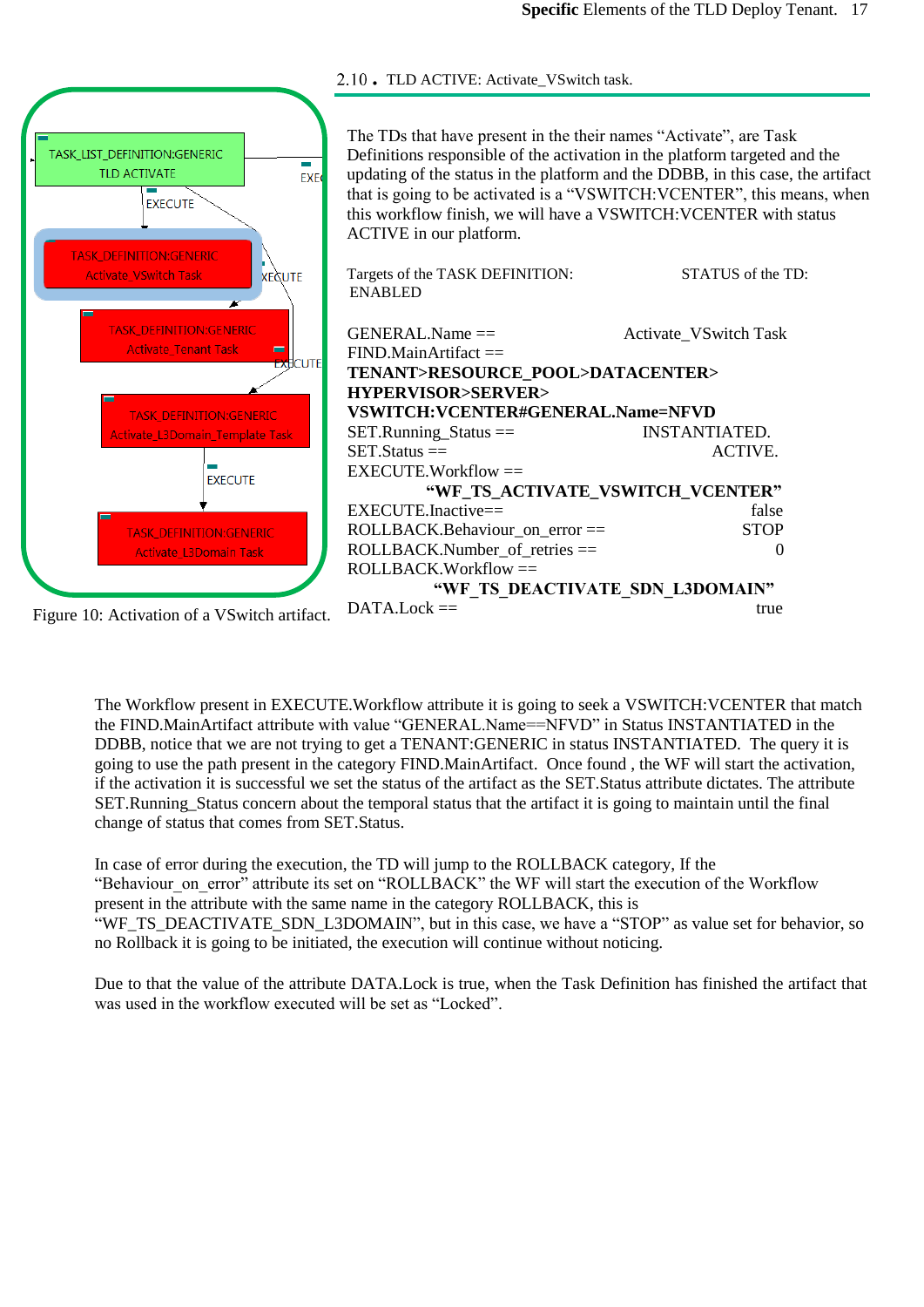<span id="page-17-0"></span>



Figure 11: Activation of the Tenant artifact.

SETTER/VIN/TENANTIJD ENSTAUR STATUS == INSTANTIATED.<br>UED. HUDDELIGOD. UEL EDALAET ODDUCE LOVO (L. ... ...) SET.Status == ACTIVE. **TENANT:GENERIC>RESOURCE\_POOL>SERVER<HYPERVISOR<VIM>TENANT:OPENSTACK@status=INSTANTIATEDTENANT:GENERIC>RESOURCE\_POOL>VIM>TENANT:OPENSTACK@status=INSTANTIATED, TENANT:GENERIC>RESOURCE\_POOL>LOCATION>VIM>TENANT:OPENSTACK@status=INSTANTIATED, TENANT:GENERIC>RESOURCE\_POOL>DATACENTER>VIM>TENANT:OPENSTACK@status=INSTANTIATED,**

| $EXECUTE. Workflow =$             |             |  |
|-----------------------------------|-------------|--|
| "WE TS ACTIVATE TENANT"           |             |  |
| $EXECTTE-Inactive =$              | false       |  |
| ROLLBACK.Behaviour_on_error ==    | <b>STOP</b> |  |
| $ROLLBACK.Number$ of retries $==$ |             |  |
| $ROLLBACK.Workflow =$             |             |  |
| "WF TS DEACTIVATE TENANT"         |             |  |
| $DATALock =$                      | true        |  |

The Workflow present in EXECUTE.Workflow attribute it is going to seek a TENANT:OPENSTACK that match the FIND.Condition attribute with value "GENERAL.VDC id==%Id%" with a Status INSTANTIATED in the DDBB, notice that we are not trying to get a TENANT:GENERIC in status INSTANTIATED. The query it is going to use the MultiplePath present in the category FIND. Once found, the WF will start the activation, if the activation it is successful we set the status of the artifact as the SET.Status attribute dictates. The attribute SET.Running\_Status concern about the temporal status that the artifact it is going to maintain until the final change of status that comes from SET.Status.

In case of error during the execution, the TD will jump to the ROLLBACK category, If the "Behaviour" on error" attribute its set on "ROLLBACK" the WF will start the execution of the Workflow present in the attribute with the same name in the category ROLLBACK, this is "WF\_TS\_DEACTIVATE\_TENANT", but in this case, we have a "STOP" as value set for behavior, so no Rollback it is going to be initiated, the execution will continue without noticing.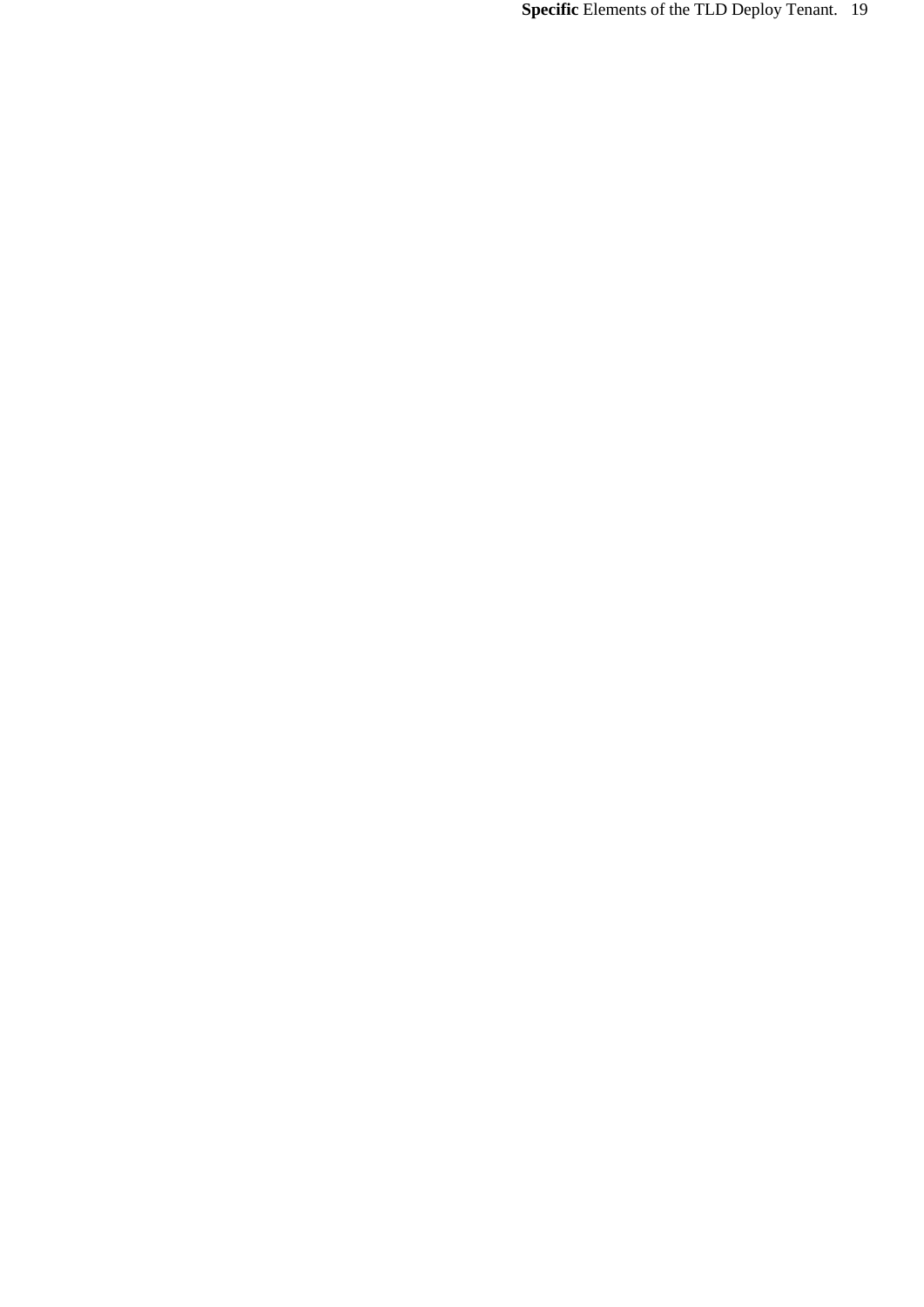<span id="page-19-0"></span>

Figure 12: Activate L3Domain Template.

 **TENANT:GENERIC>RESOURCE\_POOL>SERVER<HYPERVISOR<VIM>AUTHENTICATION>REGION>NETWORKING<SDN\_C TENANT:GENERIC>RESOURCE\_POOL>VIM>AUTHENTICATION>REGION>NETWORKING<SDN\_CONTROLLER>ENTERPRI SE:DCN>L3DOMAIN:TEMPLATE@status=INSTANTIATED, TENANT:GENERIC>RESOURCE\_POOL>LOCATION>VIM>AUTHENTICATION>REGION>NETWORKING<SDN\_CONTROLLER >ENTERPRISE:DCN>L3DOMAIN:TEMPLATE@status=INSTANTIATED, TENANT:GENERIC>RESOURCE\_POOL>DATACENTER>VIM>AUTHENTICATION>REGION>NETWORKING<SDN\_CONTROL LER>ENTERPRISE:DCN>L3DOMAIN:TEMPLATE@status=INSTANTIATED, ONTROLLER>ENTERPRISE:DCN>L3DOMAIN:TEMPLATE@status=INSTANTIATED**

| $SET.Ranning_Status ==$           | <b>INSTANTIATED.</b>                     |
|-----------------------------------|------------------------------------------|
| $SET. Status =$                   | ACTIVE.                                  |
| $EXECIITE.Workflow =$             |                                          |
|                                   | "WF TS ACTIVATE L3DOMAIN_TEMPLATE"       |
| $EXECUTE$ . Inactive==            | false                                    |
| ROLLBACK.Behaviour on error ==    | <b>STOP</b>                              |
| $ROLLBACK.Number$ of retries $==$ |                                          |
| $ROLLBACK.Workflow =$             |                                          |
|                                   | "WF TS DEACTIVATE_SDN_L3DOMAIN_TEMPLATE" |
| $DATA.Lock =$                     | true                                     |
|                                   |                                          |

The Workflow present in EXECUTE.Workflow attribute it is going to seek a "L3DOMAIN:TEMPLATE:DCN" that match the FIND.Condition attribute with value "GENERAL.VDC id==%Id%", in Status INSTANTIATED in the DDBB, notice that we are not trying to get a TENANT:GENERIC in status INSTANTIATED. The query it is going to use the MultiplePath present in the category FIND. Once found , the WF will start the activation, if the activation it is successful we set the status of the artifact as the SET.Status attribute dictates. The attribute SET.Running\_Status concern about the temporal status that the artifact it is going to maintain until the final change of status that comes from SET.Status.

In case of error during the execution, the TD will jump to the ROLLBACK category, If the "Behaviour" on error" attribute its set on "ROLLBACK" the WF will start the execution of the Workflow present in the attribute with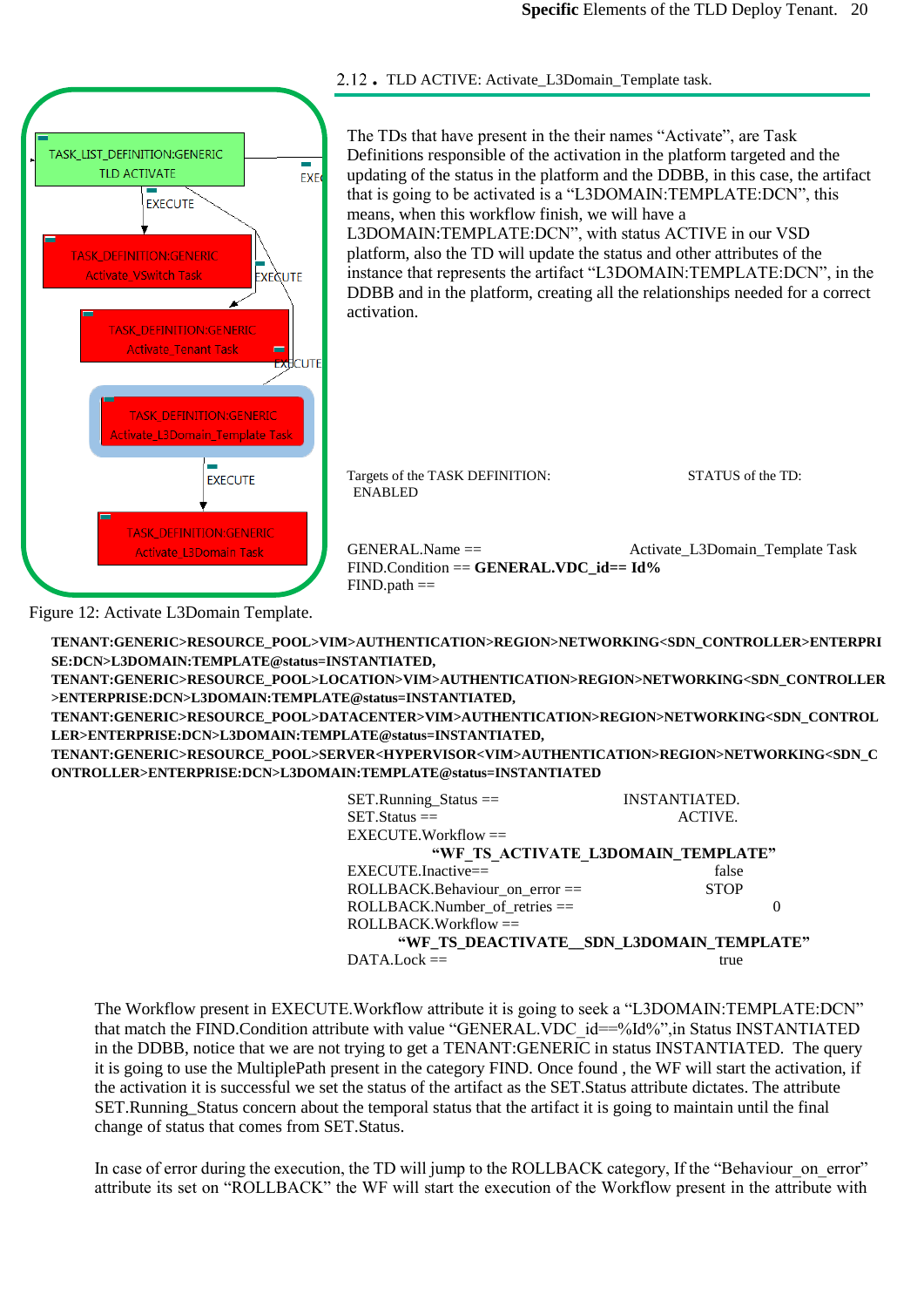the same name in the category ROLLBACK, this is "WF\_TS\_DEACTIVATE\_SDN\_L3DOMAIN\_TEMPLATE", but in this case, we have a "STOP" as value set for behavior, so no Rollback it is going to be initiated, the execution will continue without noticing.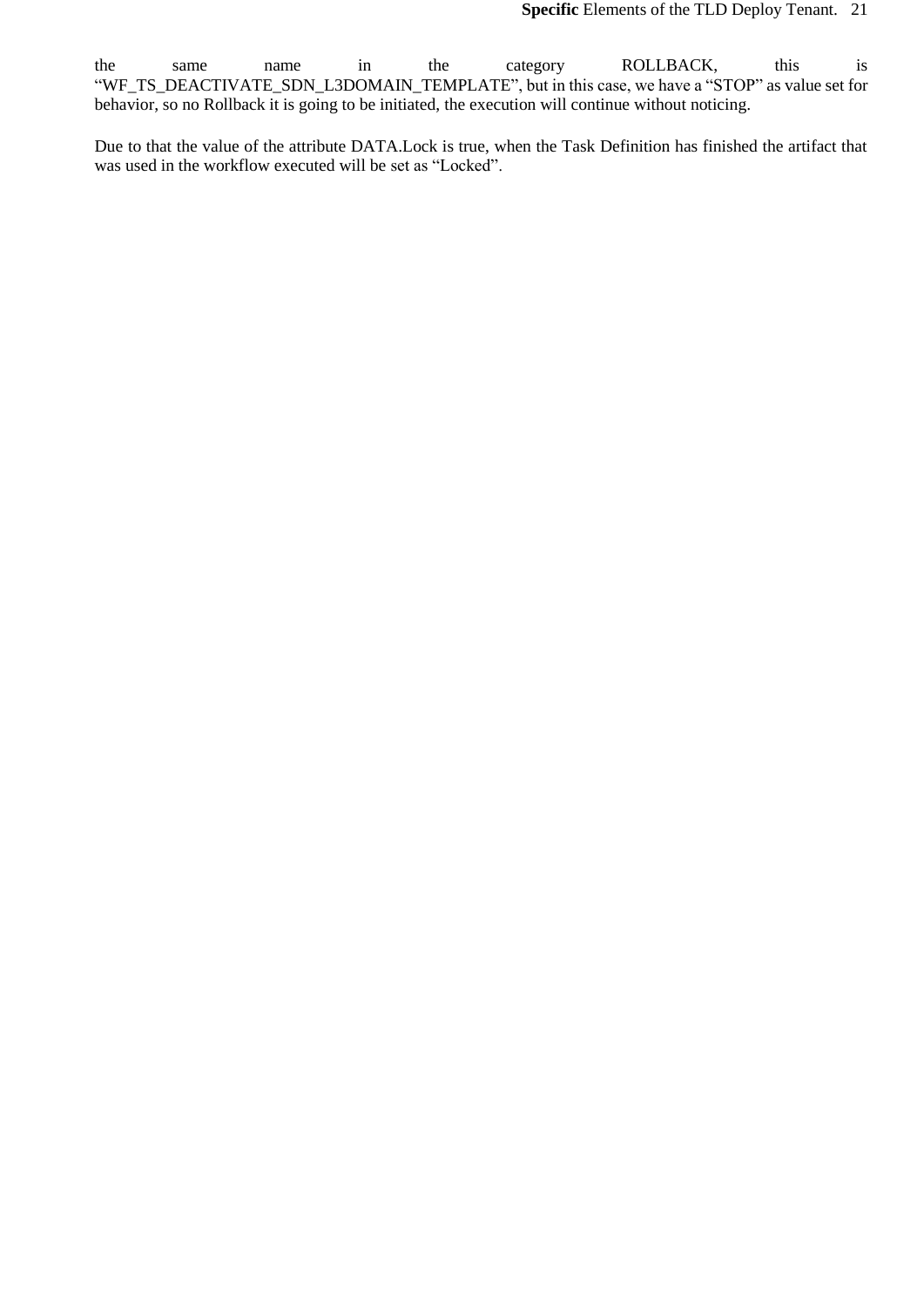<span id="page-21-0"></span>

The Workflow present in EXECUTE.Workflow attribute it is going to seek a "L3DOMAIN:DCN with Status INSTANTIATED in the DDBB. Once found , the WF will start the activation, if the activation it is successful we set the status of the artifact as the SET.Status attribute dictates. The attribute SET.Running\_Status concern about the temporal status that the artifact it is going to maintain until the final change of status that comes from SET.Status.

In case of error during the execution, the TD will jump to the ROLLBACK category, If the "Behaviour" on error" attribute its set on "ROLLBACK" the WF will start the execution of the Workflow present in the attribute with the same name in the category ROLLBACK, this is "WF\_TS\_DEACTIVATE\_SDN\_L3DOMAIN", but in this case, we have a "STOP" as value set for behavior, so no Rollback it is going to be initiated, the execution will continue without noticing.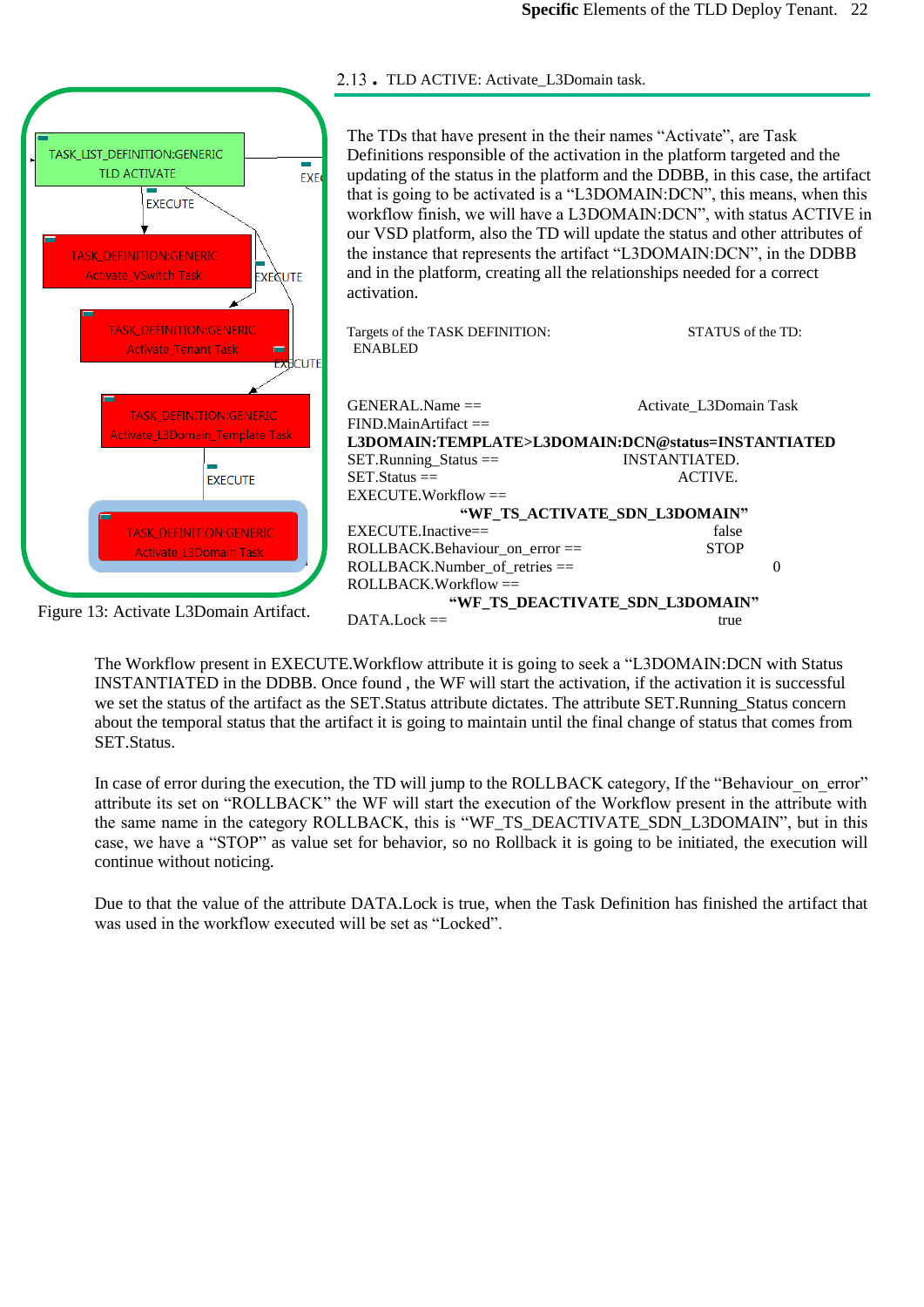<span id="page-22-0"></span>

**TENANT:GENERIC>RESOURCE\_POOL>VIM>AUTHENTICATION>REGION>NETWORKING<SDN\_CONTROLLER>ENTERPRI SE>L3DOMAIN:DCN@status=ACTIVE,**

**TENANT:GENERIC>RESOURCE\_POOL>LOCATION>VIM>AUTHENTICATION>REGION>NETWORKING<SDN\_CONTROLLER >ENTERPRISE>L3DOMAIN:DCN@status=ACTIVE,**

 **TENANT:GENERIC>RESOURCE\_POOL>DATACENTER>VIM>AUTHENTICATION>REGION>NETWORKING<SDN\_CONTROL LER>ENTERPRISE>L3DOMAIN:DCN@status=ACTIVE,**

**TENANT:GENERIC>RESOURCE\_POOL>SERVER<HYPERVISOR<VIM>AUTHENTICATION>REGION>NETWORKING<SDN\_C ONTROLLER>ENTERPRISE>L3DOMAIN:DCN@status=ACTIVE**

| $SET.R$ unning_Status ==           | ACTIVE.     |
|------------------------------------|-------------|
| $SET.S$ tatus $==$                 | ACTIVE.     |
| $EXECTTE-Inactive ==$              | false       |
| $ROLLBACK.Behaviour$ on error $==$ | <b>STOP</b> |
| $ROLLBACK.Number$ of retries $==$  | $\Omega$    |
| $DATA. Lock ==$                    | true        |

The Workflow present in EXECUTE.Workflow attribute it is going to seek a "L3DOMAIN:GENERIC" in Status ACTIVE in the DDBB that matches the condition present in the attribute FIND.Condition, notice that we are not trying to get a TENANT:GENERIC in status ACTIVE. The query it is going to use the MultiplePath present in the category FIND.Path.

In case of error during the execution, the TD will jump to the ROLLBACK category, If the "Behaviour on error" attribute its set on "ROLLBACK" the WF will start the execution of the Workflow present in the attribute with the same name in the category ROLLBACK, but in this case, we have a "STOP" as value set for behavior, so no Rollback it is going to be initiated, the execution will continue without noticing.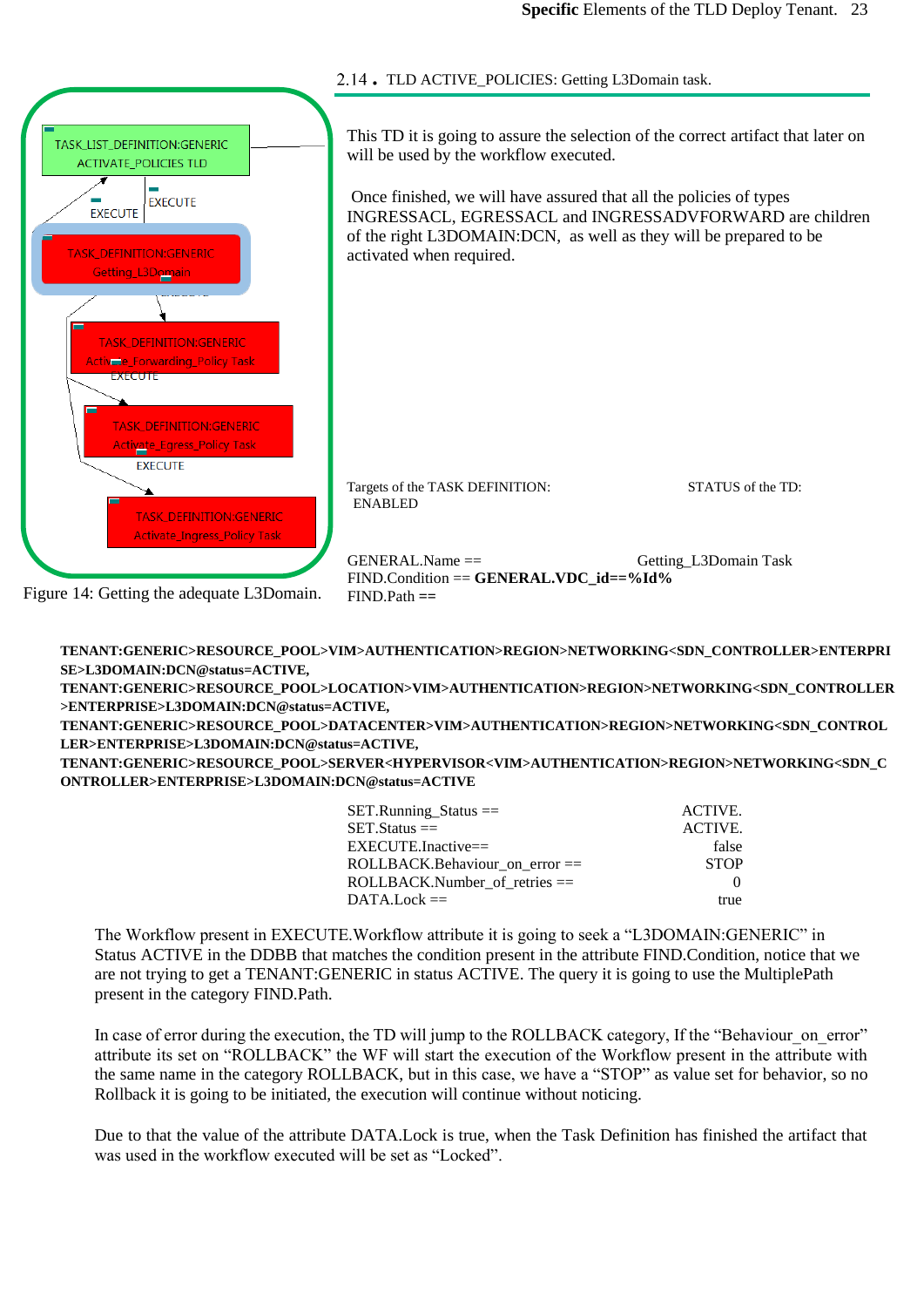<span id="page-23-0"></span>

The Workflow present in EXECUTE.Workflow attribute it is going to seek an INGRESSADVFORWARD:TEMPLATE:DCN in Status INSTANTIATED in the DDBB that matches the condition present in the attribute FIND.MainArtifact, notice that we are not trying to get a L3DOMAIN:DCN in status ACTIVE. The query it is going to use the Path present in the attribute FIND.MainArtifact.

In case of error during the execution, the TD will jump to the ROLLBACK category, If the "Behaviour on error" attribute its set on "ROLLBACK" the WF will start the execution of the Workflow present in the attribute with the same name in the category ROLLBACK, this is "WF\_TS\_DEACTIVATE\_SDN\_INGRESS\_ADVANCED\_FORWARDING", but in this case, we have a "STOP" as value set for behavior, so no Rollback it is going to be initiated, the execution will continue without noticing.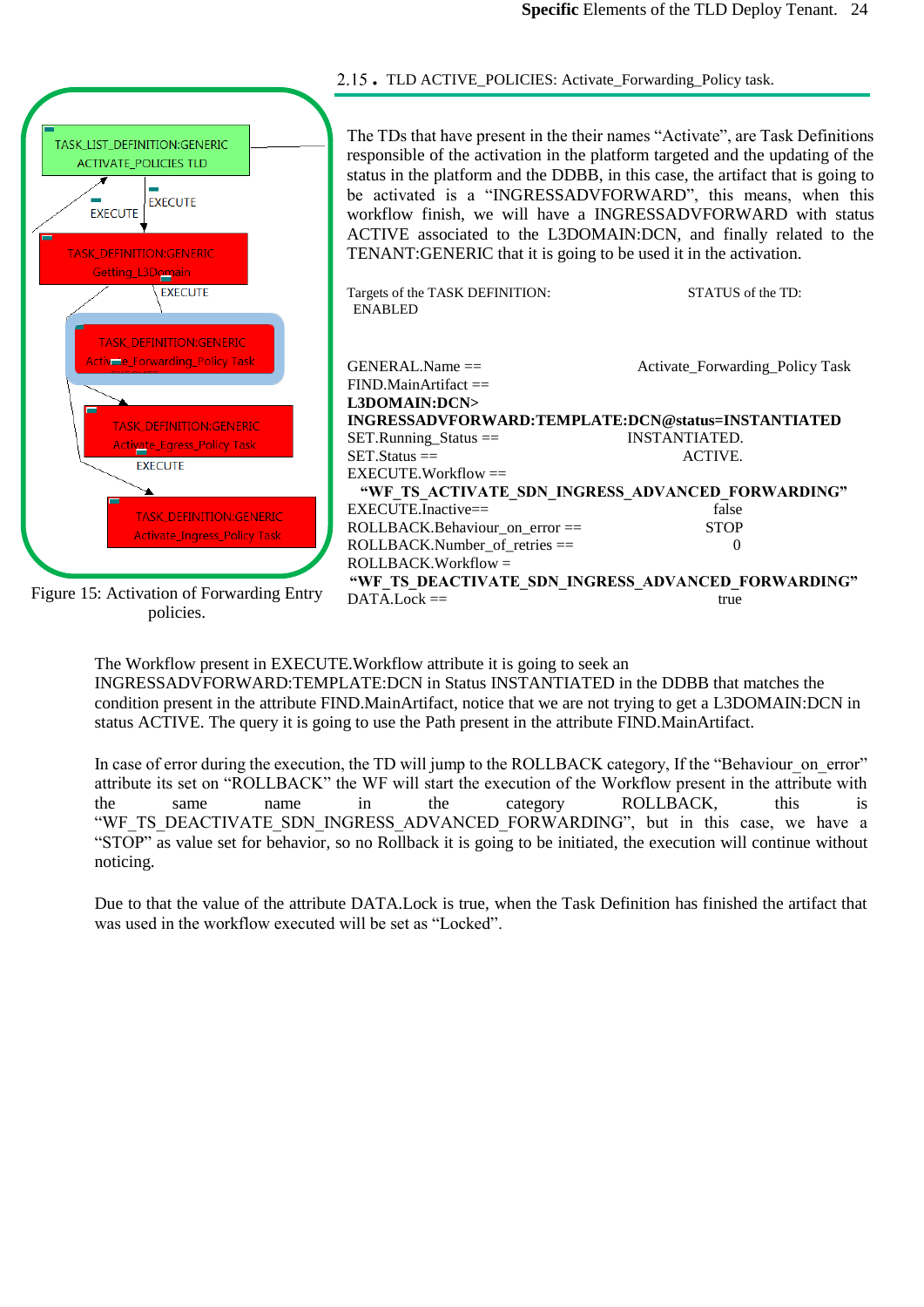<span id="page-24-0"></span>

The Workflow present in EXECUTE.Workflow attribute it is going to seek an EGRESSACL:TEMPLATE:DCN in Status INSTANTIATED in the DDBB that matches the condition present in the attribute FIND.MainArtifact, notice that we are not trying to get a L3DOMAIN:DCN in status ACTIVE. The query it is going to use the Path present in the attribute FIND.MainArtifact.

In case of error during the execution, the TD will jump to the ROLLBACK category, If the "Behaviour on error" attribute its set on "ROLLBACK" the WF will start the execution of the Workflow present in the attribute with the same name in the category ROLLBACK, this is "WF\_TS\_DEACTIVATE\_SDN\_EGRESSACL\_POLICY", but in this case, we have a "STOP" as value set for behavior, so no Rollback it is going to be initiated, the execution will continue without noticing.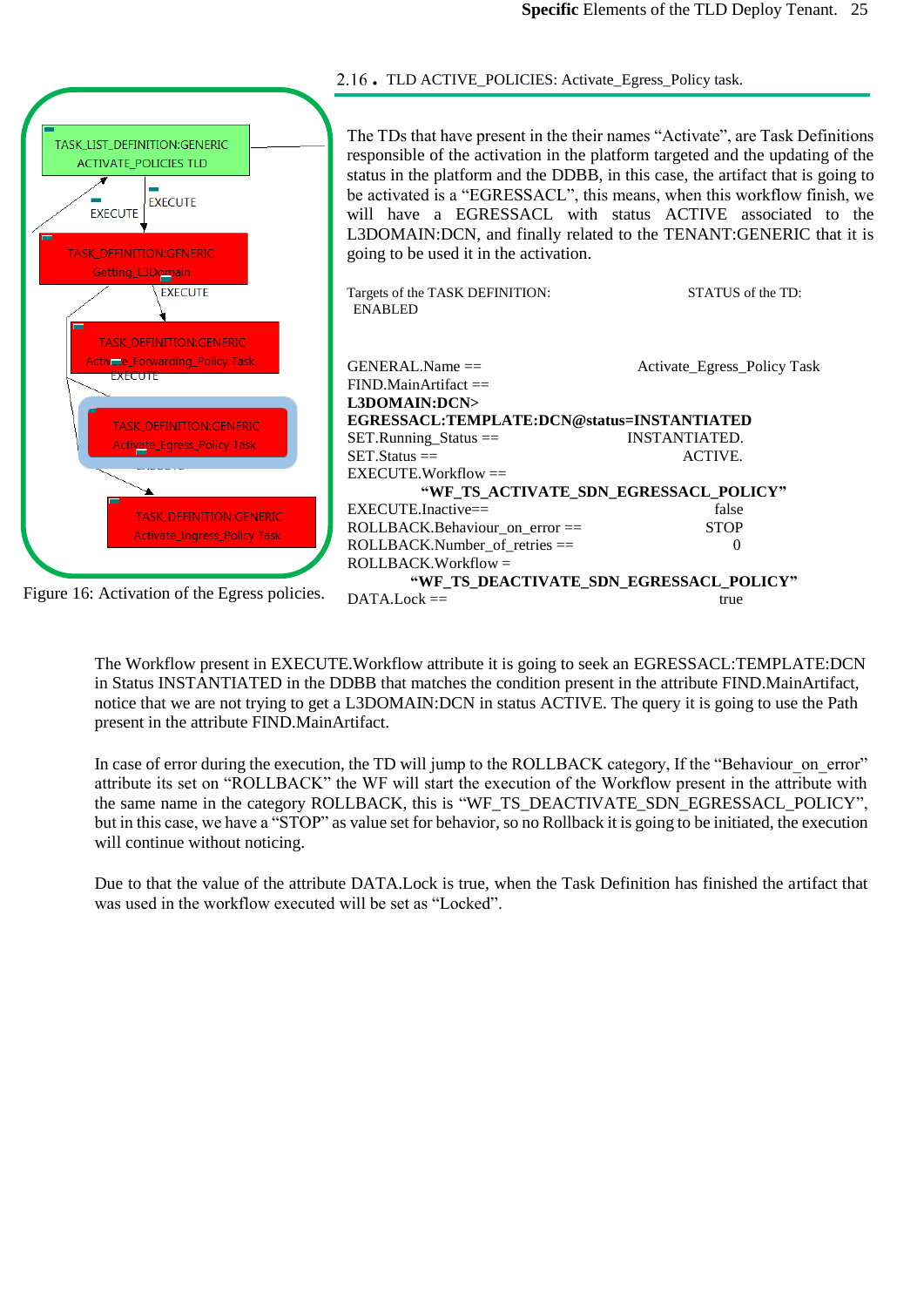<span id="page-25-0"></span>

The Workflow present in EXECUTE.Workflow attribute it is going to seek an INGRESSACL:TEMPLATE:DCN in Status INSTANTIATED in the DDBB that matches the condition present in the attribute FIND.MainArtifact, notice that we are not trying to get a L3DOMAIN:DCN in status ACTIVE. The query it is going to use the Path present in the attribute FIND.MainArtifact.

In case of error during the execution, the TD will jump to the ROLLBACK category, If the "Behaviour on error" attribute its set on "ROLLBACK" the WF will start the execution of the Workflow present in the attribute with the same name in the category ROLLBACK, this is "WF\_TS\_DEACTIVATE\_SDN\_INGRESSACL\_POLICY", but in this case, we have a "STOP" as value set for behavior, so no Rollback it is going to be initiated, the execution will continue without noticing.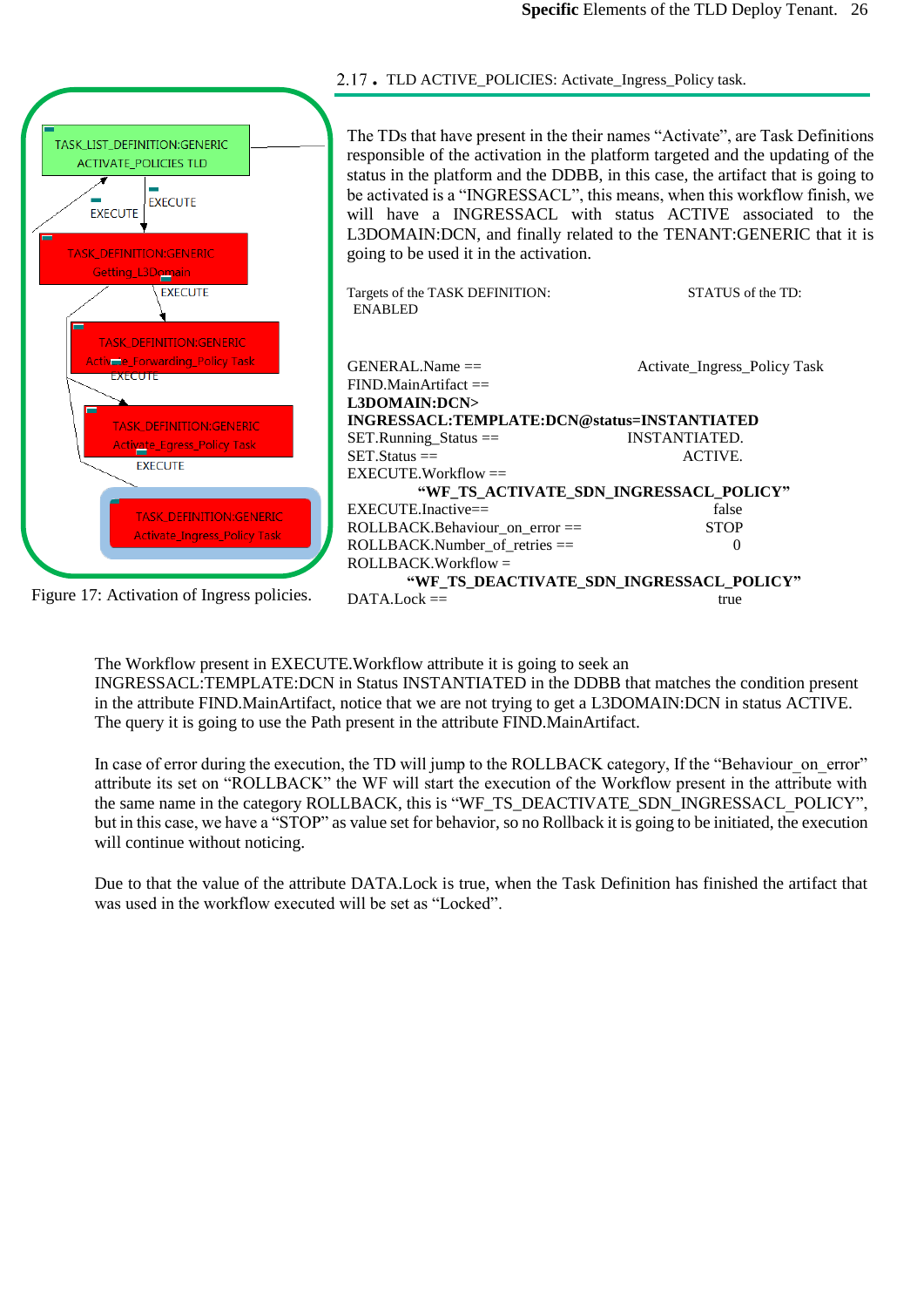

### <span id="page-26-0"></span>. TLD DEPLOY\_VIRTUAL\_LINK\_MGMT: CREATE\_MGMT\_NETWORK.

The TDs that have present in the their names "Create", are Task Definitions responsible of the creation in the platform targeted and the updating of the status in the platform and the DDBB, in this case, the artifacts that are going to be provisioned are a number of NETWORKs and SUBNETWORKs..

Once finished, we should have a ZONE:DCN and a SUBNETWORK:DCN related to the previous ZONE:DCN, also, we should have at the end of the execution of the TD, a NETWORK:OPENSTACK and a SUBNETWORK:OPENSTACK related to the previous NETWORK:OPENSTACK, also we must have all the relationship needed for the correct behavior of the Service Net. All of the elements related to the entity given.

Targets of the TASK DEFINITION: STATUS of the TD: ENABLED

| $GENERAL.Name ==$                           | <b>CREATE MGMT NETWORK</b>     |
|---------------------------------------------|--------------------------------|
| $FIND.MainArtifact =$                       |                                |
| TENANT:GENERIC>                             |                                |
| VIRTUAL LINK:MANAGEMENT@status=INSTANTIATED |                                |
| $SET.R$ unning_Status ==                    | INSTANTIATED.                  |
| $SET.S$ tatus $==$                          | INSTANTIATED.                  |
| $EXECUTE.Workflow =$                        |                                |
|                                             | "WE TS PROVISION NETWORK"      |
| $EXECTTE$ . Inactive==                      | false                          |
| $ROLLBACK.Behaviour$ on error $==$          | <b>STOP</b>                    |
| ROLLBACK.Number_of_retries ==               | $\Omega$                       |
| ROLLBACK.Workflow =                         |                                |
|                                             | "WF TS PROVISION_NETWORK_UNDO" |
| $DATA. Lock ==$                             | true                           |

The Workflow present in EXECUTE.Workflow attribute it is going to seek a TENANT:GENERIC in Status INSTANTIATED in the DDBB . Once found , the WF will start the provision, if the provision it is successful we set the status of the artifact as the SET.Status attribute dictates. The attribute SET.Running\_Status concern about the temporal status that the artifact it is going to maintain until the final change of status that comes from SET.Status.

This workflow will start another two more, the one that provision in SDN, "WF\_TS\_PROVISION\_NETWORK\_SDN" and the one that provision in the Openstack platform, "WF\_TS\_PROVISION\_NETWORK\_OPENSTACK".

In case of error during the execution, the TD will jump to the ROLLBACK category, If the "Behaviour" on error" attribute its set on "ROLLBACK" the WF will start the execution of the Workflow present in the attribute with the same name in the category ROLLBACK, this is "WF\_TS\_PROVISION\_NETWORK\_UNDO", but in this case, we have a "STOP" as value set for behavior, so no Rollback it is going to be initiated, the execution will continue without noticing.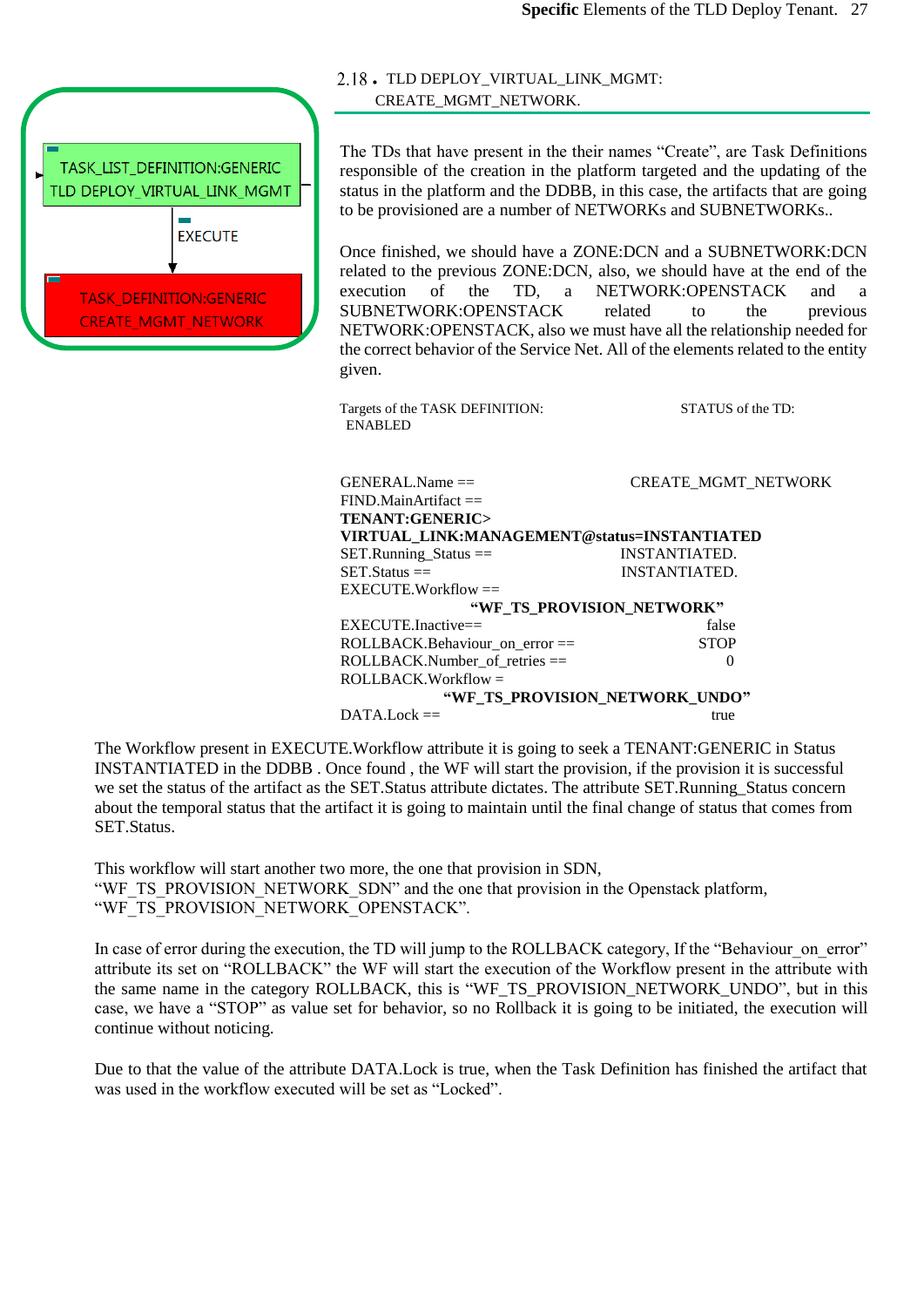

<span id="page-27-0"></span>. TLD ACTIVATE DCN ZONE: ACTIVATE\_DCN\_ZONE.

The TDs that have present in the their names "Activate", are Task Definitions responsible of the activation in the platform targeted and the updating of the status in the platform and the DDBB, in this case, the artifact that is going to be activated is a "ZONE:DCN", this means, when this workflow finish, we will have a ZONE(Network) with status ACTIVE.

|                              | Targets of the TASK DEFINITION:<br><b>ENABLED</b>                                                       | STATUS of the TD:          |  |  |  |
|------------------------------|---------------------------------------------------------------------------------------------------------|----------------------------|--|--|--|
|                              | $GENERAL$ Name $==$<br>$FIND.MainArtifact =$                                                            | <b>CREATE_MGMT_NETWORK</b> |  |  |  |
|                              | TENANT:GENERIC>VIRTUAL_LINK:MANAGEMENT>                                                                 |                            |  |  |  |
|                              | NETWORK:GENERIC>ZONE:TEMPLATE>                                                                          |                            |  |  |  |
| ZONE:DCN@status=INSTANTIATED |                                                                                                         |                            |  |  |  |
|                              | $SET.R$ unning_Status ==                                                                                | INSTANTIATED.              |  |  |  |
|                              | $SET. Status =$                                                                                         | ACTIVE.                    |  |  |  |
|                              | $EXECUTE.Workflow =$                                                                                    |                            |  |  |  |
| "WE TS ACTIVATE SDN ZONE"    |                                                                                                         |                            |  |  |  |
|                              | $EXECTTE$ . Inactive==                                                                                  | false                      |  |  |  |
|                              | $ROLLBACK.Behaviour$ on error $==$                                                                      | <b>STOP</b>                |  |  |  |
|                              | $ROLLBACK.Number$ of retries $==$                                                                       | 0                          |  |  |  |
|                              | $ROLLBACK.Workflow =$                                                                                   |                            |  |  |  |
|                              | "WF TS DEACTIVATE_SDN_ZONE"                                                                             |                            |  |  |  |
|                              | $DATA. Lock ==$                                                                                         | true                       |  |  |  |
|                              | $\alpha$ (TPP $W_{i}$ , 1-0 $\ldots$ , $\mu$ , 1, $\ldots$ ) is the second of $\mu$ (TOMP)) in $\alpha$ |                            |  |  |  |

The Workflow present in EXECUTE.Workflow attribute it is going to seek a "ZONE" in Status INSTANTIATED in the DDBB . Notice that we are not trying to get a TENANT:GENERIC in status INSTANTIATED. Once found , the WF will start the activation, if the activation it is successful we set the status of the artifact as the SET.Status attribute dictates. The attribute SET.Running\_Status concern about the temporal status that the artifact it is going to maintain until the final change of status that comes from SET.Status.

In case of error during the execution, the TD will jump to the ROLLBACK category, If the "Behaviour" on error" attribute its set on "ROLLBACK" the WF will start the execution of the Workflow present in the attribute with the same name in the category ROLLBACK, this is "WF\_TS\_DEACTIVATE\_SDN\_ZONE", but in this case, we have a "STOP" as value set for behavior, so no Rollback it is going to be initiated, the execution will continue without noticing.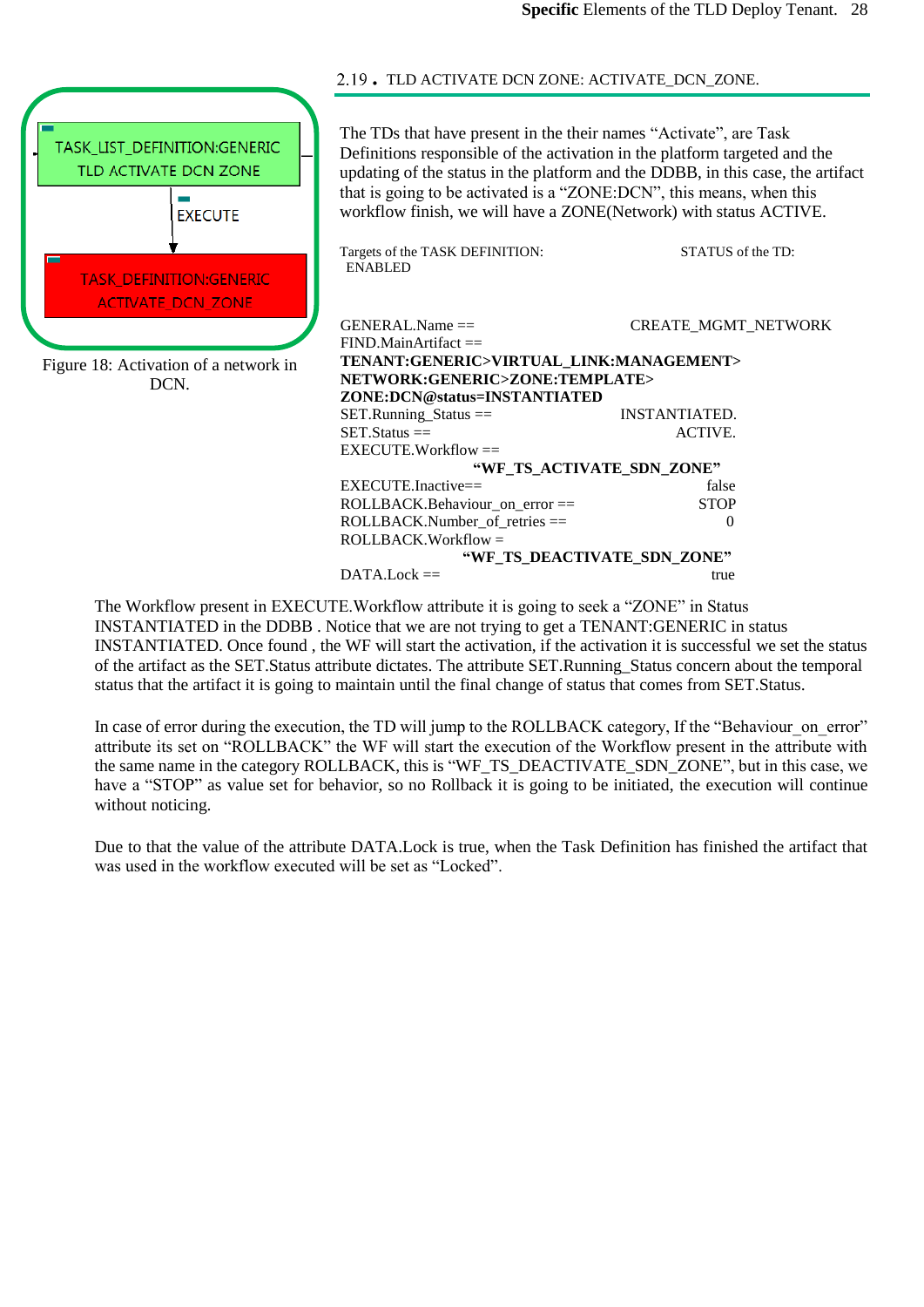<span id="page-28-0"></span>

|                                                                           | 2.20. TLD ACTIVATE DCN SUBNET: ACTIVATE_DCN_SUBNET.                                                                                                                                                                                                                                                                                                                            |                                                                                                            |
|---------------------------------------------------------------------------|--------------------------------------------------------------------------------------------------------------------------------------------------------------------------------------------------------------------------------------------------------------------------------------------------------------------------------------------------------------------------------|------------------------------------------------------------------------------------------------------------|
| TASK_LIST_DEFINITION:GENERIC<br>TLD ACTIVATE DCN SUBNET<br><b>EXECUTE</b> | The TDs that have present in the their names "Activate", are Task<br>Definitions responsible of the activation in the platform targeted and the<br>updating of the status in the platform and the DDBB, in this case, the artifact<br>that is going to be activated is a "SUBNETWORK:DCN", this means, when<br>this workflow finish, we will have a SUBNETWORK:DCN with status |                                                                                                            |
| <b>TASK_DEFINITION:GENERIC</b><br><b>ACTIVATE DCN SUBNET</b>              | <b>ACTIVE.</b><br>Targets of the TASK DEFINITION:<br><b>ENABLED</b>                                                                                                                                                                                                                                                                                                            | STATUS of the TD:                                                                                          |
| Figure 19: Activation of a Subnetwork in<br>DCN.                          | $GENERAL$ . Name $==$<br>$FIND.MainArtifact =$<br>TENANT:GENERIC>VIRTUAL_LINK:MANAGEMENT><br>SUBNETWORK:DCN@status=INSTANTIATED<br>$SET.Runing\_Status ==$                                                                                                                                                                                                                     | <b>ACTIVATE DCN SUBNET</b><br>NETWORK:GENERIC>ZONE:TEMPLATE>SUBNETWORK:TEMPLATE:D0<br><b>INSTANTIATED.</b> |
|                                                                           | $SET. Status =$<br>$EXECUTE.Workflow =$                                                                                                                                                                                                                                                                                                                                        | ACTIVE.                                                                                                    |
|                                                                           | "WF_TS_ACTIVATE_SDN_SUBNETWORK"                                                                                                                                                                                                                                                                                                                                                |                                                                                                            |
|                                                                           | EXECUTE.Inactive==                                                                                                                                                                                                                                                                                                                                                             | false                                                                                                      |
|                                                                           | ROLLBACK.Behaviour_on_error ==                                                                                                                                                                                                                                                                                                                                                 | <b>STOP</b>                                                                                                |
|                                                                           | $ROLLBACK.Number$ of retries $==$                                                                                                                                                                                                                                                                                                                                              | $\Omega$                                                                                                   |
|                                                                           | ROLLBACK.Workflow =                                                                                                                                                                                                                                                                                                                                                            |                                                                                                            |
|                                                                           |                                                                                                                                                                                                                                                                                                                                                                                | "WF_TS_DEACTIVATE_SDN_SUBNETWORK"                                                                          |
|                                                                           | $DATA. Lock ==$                                                                                                                                                                                                                                                                                                                                                                | true                                                                                                       |

The Workflow present in EXECUTE.Workflow attribute it is going to seek a "SUBNETWORK" in Status INSTANTIATED in the DDBB . Notice that we are not trying to get a TENANT:GENERIC in status INSTANTIATED. The query it is going to use the Path present in the category FIND.Path. Once found , the WF will start the activation, if the activation it is successful we set the status of the artifact as the SET.Status attribute dictates. The attribute SET.Running\_Status concern about the temporal status that the artifact it is going to maintain until the final change of status that comes from SET.Status.

In case of error during the execution, the TD will jump to the ROLLBACK category, If the "Behaviour on error" attribute its set on "ROLLBACK" the WF will start the execution of the Workflow present in the attribute with the same name in the category ROLLBACK, this is "WF\_TS\_DEACTIVATE\_SDN\_SUBNETWORK", but in this case, we have a "STOP" as value set for behavior, so no Rollback it is going to be initiated, the execution will continue without noticing.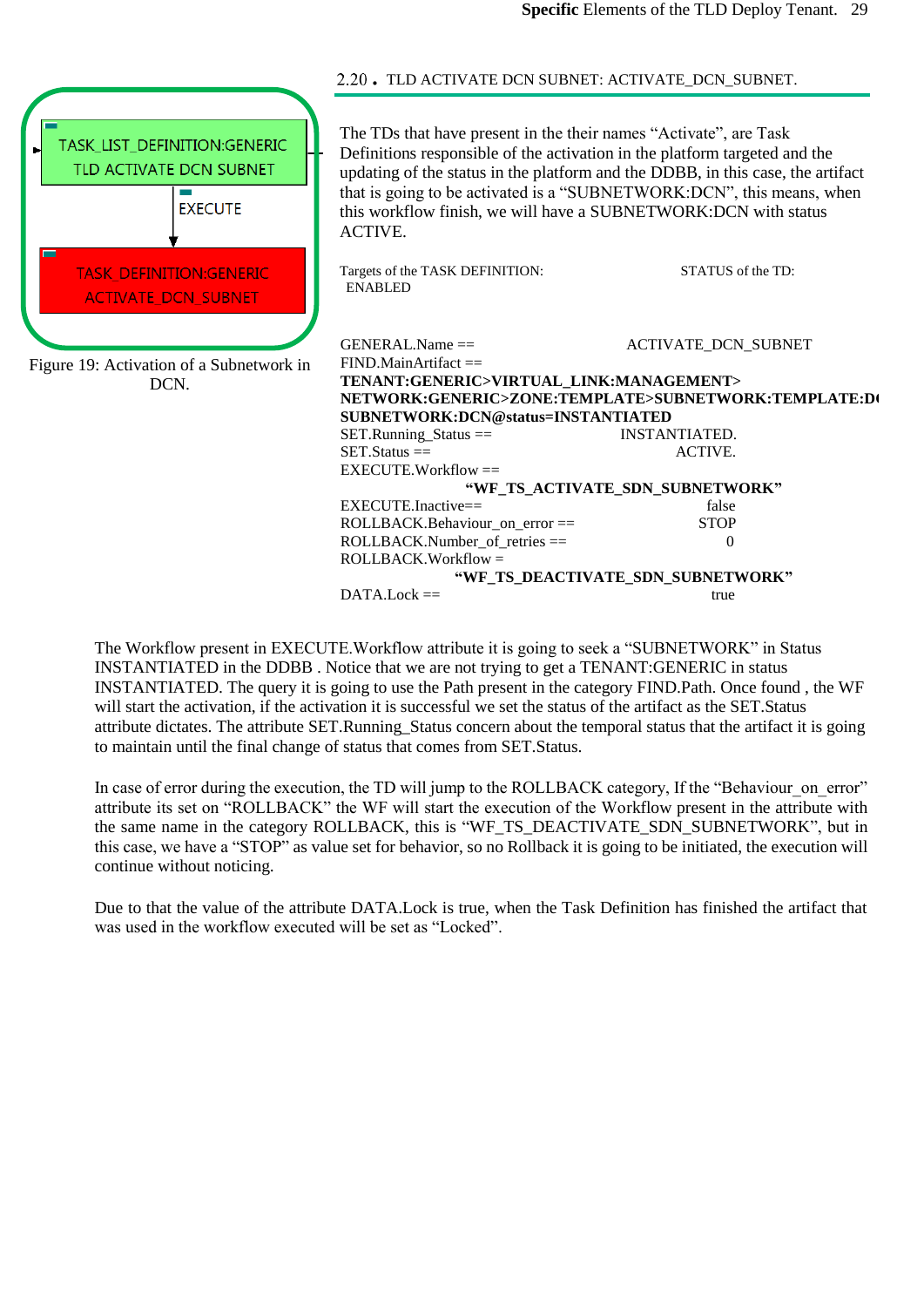<span id="page-29-0"></span>

|                                                                                                                | 2.21. TLD ACTIVATE OPENSTACK NET:<br>ACTIVATE_NETWORK_OPENSTACK.                                                                                                           |                                                                                                                                                                                                                                                                                                                               |
|----------------------------------------------------------------------------------------------------------------|----------------------------------------------------------------------------------------------------------------------------------------------------------------------------|-------------------------------------------------------------------------------------------------------------------------------------------------------------------------------------------------------------------------------------------------------------------------------------------------------------------------------|
| TASK_LIST_DEFINITION:GENERIC<br>TLD ACTIVATE OPENSTACK NET<br><b>EXECUTE</b><br><b>TASK_DEFINITION:GENERIC</b> | The TDs that have present in the their names "Activate", are Task<br>status ACTIVE.<br>Targets of the TASK DEFINITION:                                                     | Definitions responsible of the activation in the platform targeted and the<br>updating of the status in the platform and the DDBB, in this case, the artifact<br>that is going to be activated is a "NETWORK:OPENSTACK", this means,<br>when this workflow finish, we will have a NETWORK:OPENSTACK with<br>STATUS of the TD: |
| <b>ACTIVATE_NETWORK_OPENSTACK</b>                                                                              | <b>ENABLED</b>                                                                                                                                                             |                                                                                                                                                                                                                                                                                                                               |
| Figure 20: Activation of Network in<br>Openstack Platform.                                                     | GENERAL.Name ==<br>$FIND.MainArtifact =$<br>TENANT:GENERIC>VIRTUAL_LINK:MANAGEMENT><br>NETWORK:GENERIC><br>NETWORK:OPENSTACK@status=INSTANTIATED<br>$SET.Running_Status =$ | ACTIVATE_NETWORK_OPENSTACK<br><b>INSTANTIATED.</b>                                                                                                                                                                                                                                                                            |
|                                                                                                                | $SET. Status =$                                                                                                                                                            | ACTIVE.                                                                                                                                                                                                                                                                                                                       |
|                                                                                                                | EXECUTE.Workflow ==                                                                                                                                                        |                                                                                                                                                                                                                                                                                                                               |
|                                                                                                                | $EXECUTE$ . Inactive==                                                                                                                                                     | "WF_TS_ACTIVATE_NETWORK"<br>false                                                                                                                                                                                                                                                                                             |
|                                                                                                                | ROLLBACK.Behaviour on error ==                                                                                                                                             | <b>STOP</b>                                                                                                                                                                                                                                                                                                                   |
|                                                                                                                | ROLLBACK.Number_of_retries ==<br>$ROLLBACK.Workflow =$                                                                                                                     | $\Omega$                                                                                                                                                                                                                                                                                                                      |
|                                                                                                                |                                                                                                                                                                            | "WF_TS_DEACTIVATE_NETWORK"                                                                                                                                                                                                                                                                                                    |
|                                                                                                                | $DATA. Lock ==$                                                                                                                                                            | true                                                                                                                                                                                                                                                                                                                          |

The Workflow present in EXECUTE.Workflow attribute it is going to seek a "NETWORK:OPENSTACK" in Status INSTANTIATED in the DDBB . Notice that we are not trying to get a TENANT:GENERIC in status INSTANTIATED. The query it is going to use the Path present in the category FIND.MainArtifact. Once found , the WF will start the activation, if the activation it is successful we set the status of the artifact as the SET.Status attribute dictates. The attribute SET.Running\_Status concern about the temporal status that the artifact it is going to maintain until the final change of status that comes from SET.Status.

In case of error during the execution, the TD will jump to the ROLLBACK category, If the "Behaviour on error" attribute its set on "ROLLBACK" the WF will start the execution of the Workflow present in the attribute with the same name in the category ROLLBACK, this is "WF\_TS\_DEACTIVATE\_NETWORK", but in this case, we have a "STOP" as value set for behavior, so no Rollback it is going to be initiated, the execution will continue without noticing.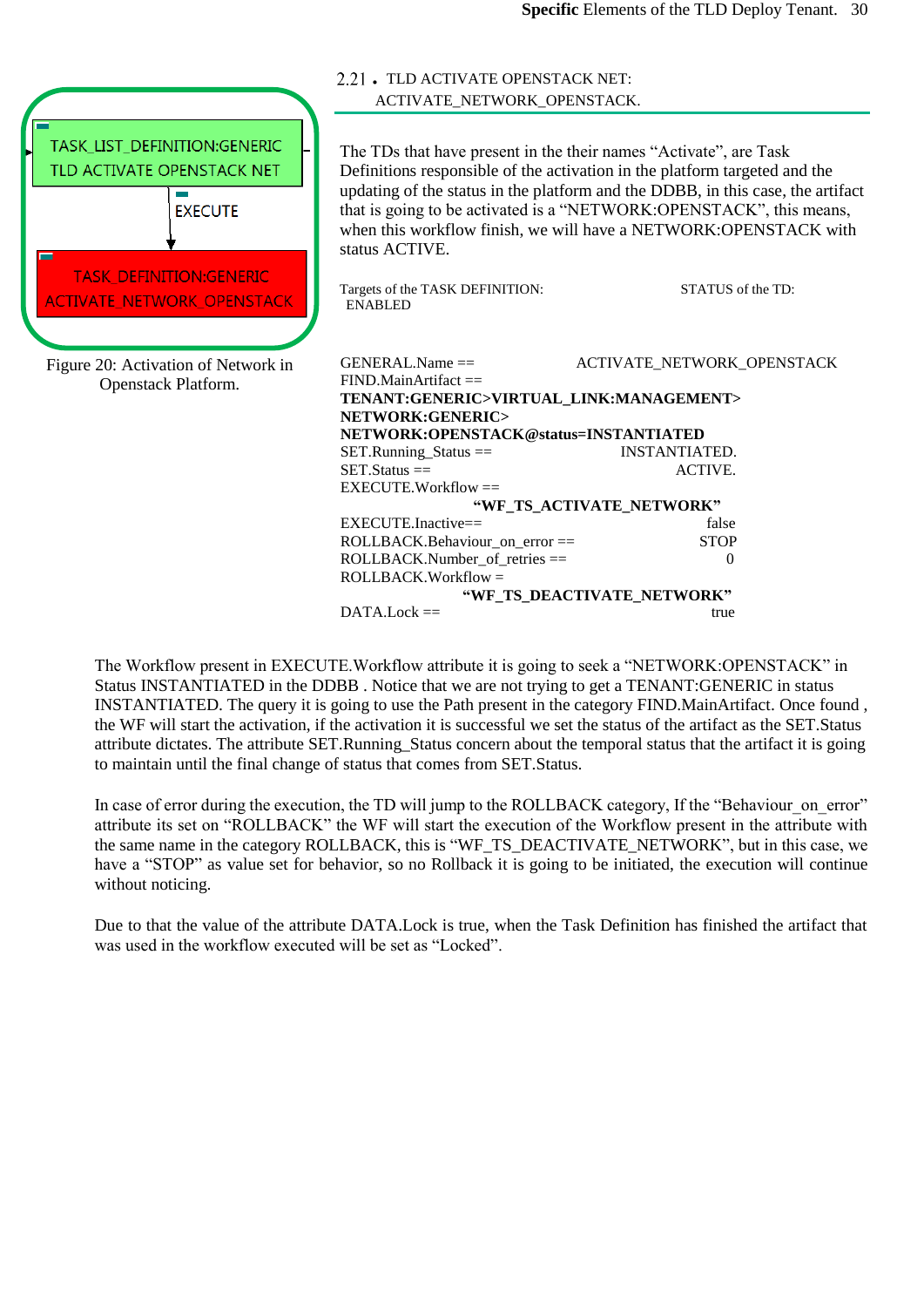<span id="page-30-0"></span>

The Workflow present in EXECUTE.Workflow attribute it is going to seek a "SUBNETWORK:OPENSTACK" in Status INSTANTIATED in the DDBB . Notice that we are not trying to get a TENANT:GENERIC in status INSTANTIATED. The query it is going to use the Path present in the category FIND.Path. Once found , the WF will start the activation, if the activation it is successful we set the status of the artifact as the SET. Status attribute dictates. The attribute SET.Running\_Status concern about the temporal status that the artifact it is going to maintain until the final change of status that comes from SET.Status.

In case of error during the execution, the TD will jump to the ROLLBACK category, If the "Behaviour" on error" attribute its set on "ROLLBACK" the WF will start the execution of the Workflow present in the attribute with the same name in the category ROLLBACK, this is "WF\_TS\_DEACTIVATE\_SUBNETWORK", but in this case, we have a "STOP" as value set for behavior, so no Rollback it is going to be initiated, the execution will continue without noticing.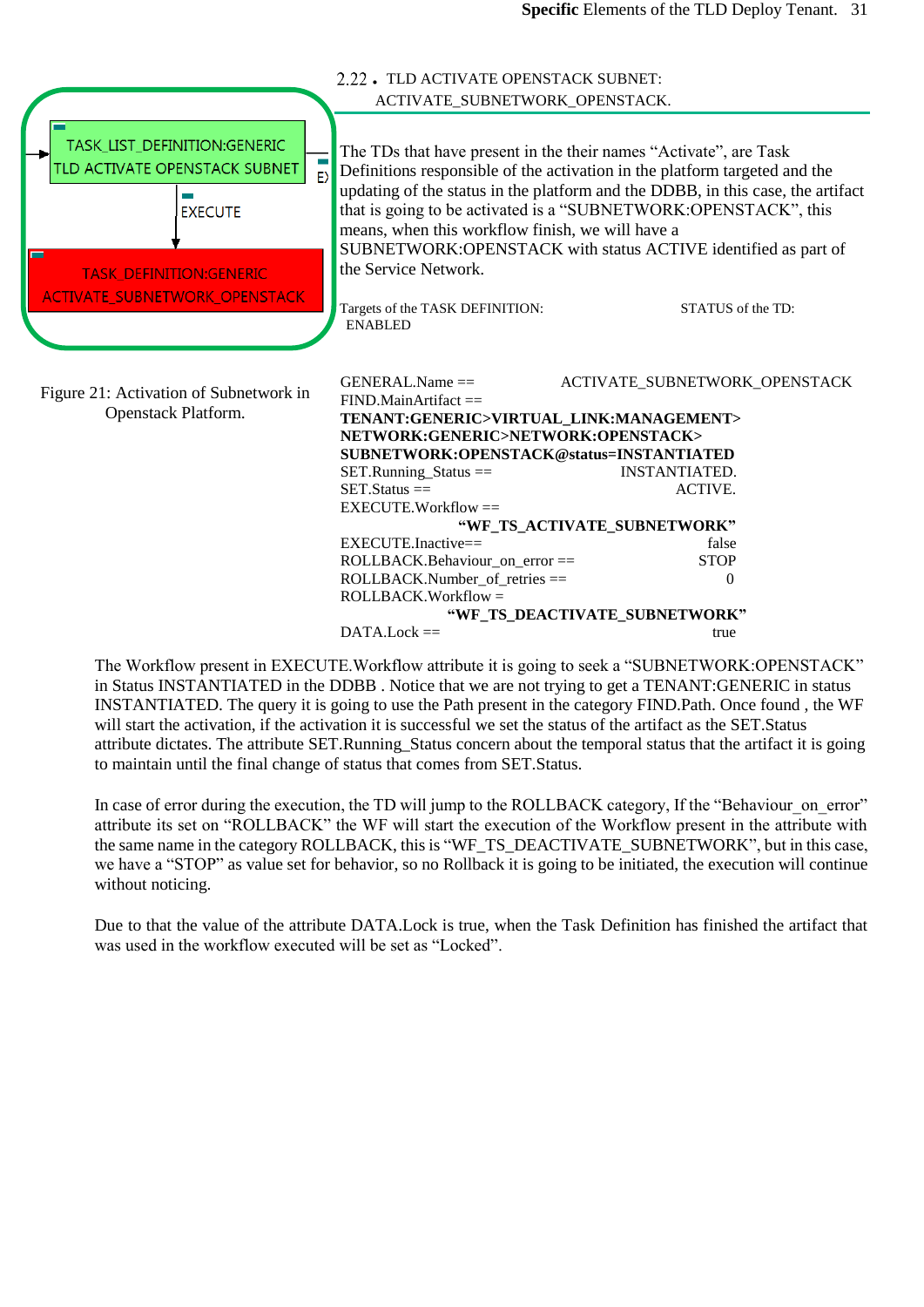

Figure 22: Create Ingress Entry policies for Tenant.

<span id="page-31-0"></span>. TLD INVENTORY DCN POLICIES: CREATE INGRESS ENTRY.

This TD it is going to provision a INGRESSACLENTRY:TEMPLATE:DCN for each NETWORK or SUBNETWORK on each VIRTUAL\_LINK that we have in our DC, this means, the WF implied in this TLD is going to query the VIRTUAL\_LINK trying to reach the NETWORKS on the VL:MANAGEMENT component. Once the TD has the list it is going to validate some attributes present in those Networks or Subnetworks in order to create the policy INGRESSACLENTRY:TEMPLATE:DCN related to policy INGRESSACL:TEMPLATE:DCN with a relationship of type DEFINE and status ENABLED.

Once finished, we will have provisioned an INGRESSACLENTRY:TEMPLATE:DCN artifact with status INSTANTIATED for each NETWORK or SUBNETWORK(depends on the validation of the cited attributes) with all the relationship needed for the correct behavior of the artifact, prepared to be activated when required, which is a relationship of type DEFINE between each policy created and the INGRESSACL:TEMPLATE:DCN that is unique and it is acting as parent in the relationship.

Targets of the TASK DEFINITION: STATUS of the TD: ENABLED

| $GENERALName =$                             | <b>CREATE INGRESS ENTRY</b>                           |  |  |  |
|---------------------------------------------|-------------------------------------------------------|--|--|--|
| $FIND.MainArtifact =$                       |                                                       |  |  |  |
| TENANT:GENERIC>                             |                                                       |  |  |  |
| VIRTUAL LINK:MANAGEMENT@status=INSTANTIATED |                                                       |  |  |  |
| $SET.R$ unning_Status ==                    | INSTANTIATED.                                         |  |  |  |
| $SET. Status =$                             | INSTANTIATED.                                         |  |  |  |
| $EXECTTE. Work flow =$                      |                                                       |  |  |  |
|                                             | "WF TS PROVISION SDN INGRESSACLENTRIES POLICIES"      |  |  |  |
| $EXECTTE-Inactive =$                        | false                                                 |  |  |  |
| $ROLLBACK.Behaviour$ on error $==$          | <b>STOP</b>                                           |  |  |  |
| $ROLLBACK.Number$ of retries $==$           | $\mathbf{O}$                                          |  |  |  |
| $ROLLBACK.Workflow =$                       |                                                       |  |  |  |
|                                             | "WF TS PROVISION SDN INGRESSACLENTRIES POLICIES UNDO" |  |  |  |
| $DATA. Lock ==$                             | true                                                  |  |  |  |

The Workflow present in EXECUTE.Workflow attribute it is going to seek a "VIRTUAL\_LINK" in Running Status INSTANTIATED in the DDBB . Once found, the WF will start the activation, if the activation it is successful we set the status of the artifact as the SET. Status attribute dictates. The attribute SET. Running Status concern about the temporal status that the artifact it is going to maintain until the final change of status that comes from SET.Status.

In case of error during the execution, the TD will jump to the ROLLBACK category, If the "Behaviour" on error" attribute its set on "ROLLBACK" the WF will start the execution of the Workflow present in the attribute with the same name in the category ROLLBACK, this is "WF\_TS\_PROVISION\_SDN\_INGRESSACLENTRIES\_POLICIES\_UNDO", but in this case, we have a "STOP" as value set for behavior, so no Rollback it is going to be initiated, the execution will continue without noticing.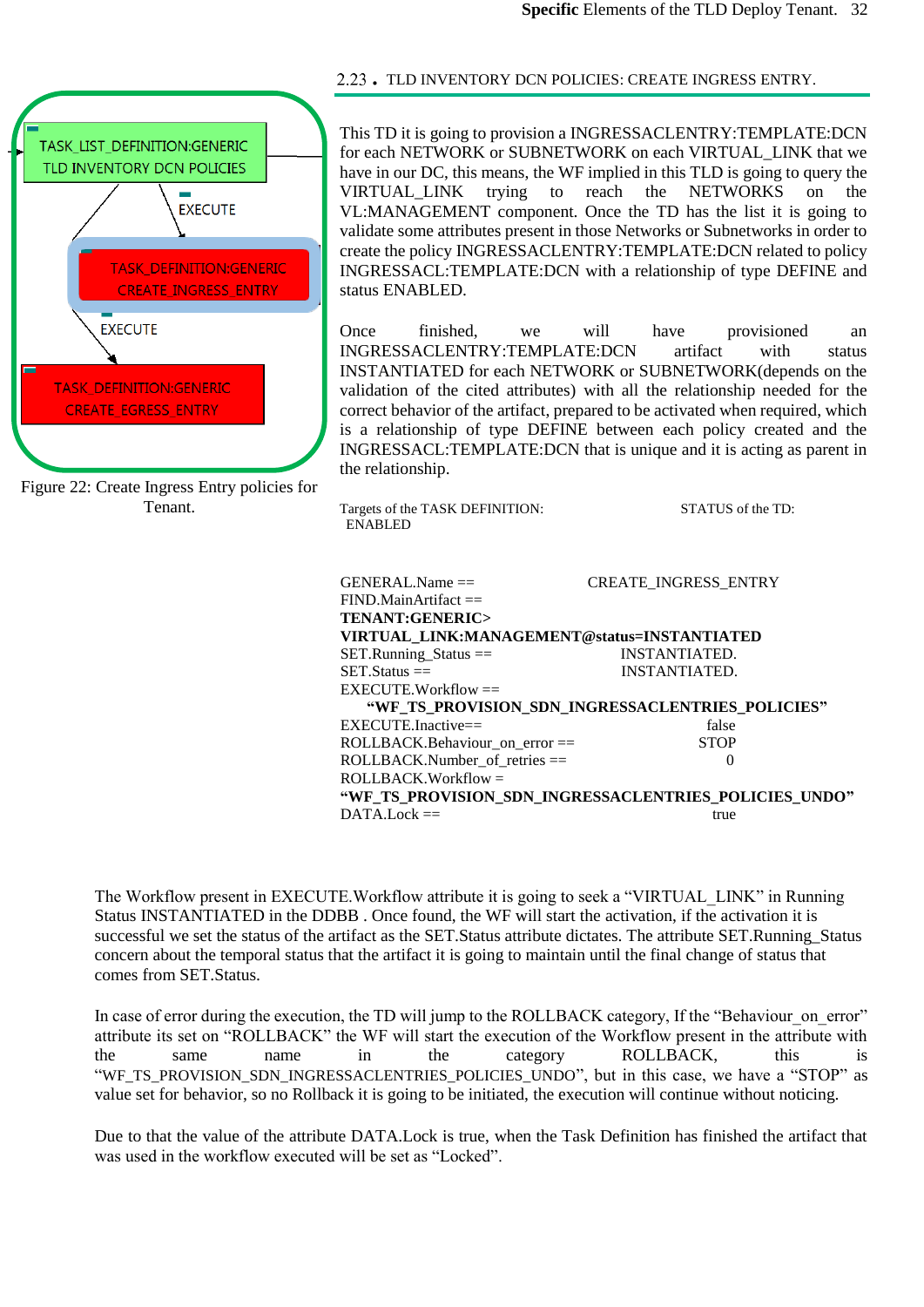

Figure 23: Create Egress Entry policies for Tenant.

### <span id="page-32-0"></span>. TLD INVENTORY DCN POLICIES: CREATE EGRESS ENTRY.

This TD it is going to provision a EGRESSACLENTRY:TEMPLATE:DCN for each NETWORK or SUBNETWROK on each VIRTUAL\_LINK that we have in our DC, this means, the WF implied in this TLD is going to query the VIRTUAL\_LINK trying to reach the NETWORKS on the VL:MANAGEMENT component. Once the TD has the list it is going to validate some attributes present in those Networks or Subnetworks in order to create the policy EGRESSACLENTRY:TEMPLATE:DCN related to policy EGRESSACL:TEMPLATE:DCN with a relationship of type DEFINE and status ENABLED.

Once finished, we will have provisioned an EGRESSACLENTRY:TEMPLATE:DCN artifact with status INSTANTIATED for each NETWORK or SUBNETWORK(depends on the validation of the cited attributes) with all the relationship needed for the correct behavior of the artifact, prepared to be activated when required, which is a relationship of type DEFINE between each policy created and the EGRESSACL:TEMPLATE:DCN that is unique and it is acting as parent in the relationship.

Targets of the TASK DEFINITION: STATUS of the TD: ENABLED

| $GENERALName =$                                      | <b>CREATE_EGRESS_ENTRY</b> |  |  |
|------------------------------------------------------|----------------------------|--|--|
| $FIND.MainArtifact =$                                |                            |  |  |
| TENANT:GENERIC>                                      |                            |  |  |
| VIRTUAL LINK:MANAGEMENT@status=INSTANTIATED          |                            |  |  |
| SET.Running_Status ==                                | INSTANTIATED.              |  |  |
| $SET$ Status $==$                                    | <b>INSTANTIATED.</b>       |  |  |
| $EXECUTE.Workflow =$                                 |                            |  |  |
| "WE TS PROVISION SDN EGRESSACLENTRIES POLICIES"      |                            |  |  |
| $EXECTITE$ Inactive==                                | false                      |  |  |
| ROLLBACK.Behaviour on error $==$                     | <b>STOP</b>                |  |  |
| $ROLLBACK.Number$ of retries $==$                    | $\Omega$                   |  |  |
| $ROLLBACK.Workflow =$                                |                            |  |  |
| "WF TS PROVISION SDN EGRESSACLENTRIES POLICIES UNDO" |                            |  |  |
| $DATA. Lock ==$                                      | true                       |  |  |

The Workflow present in EXECUTE.Workflow attribute it is going to seek a "VIRTUAL\_LINK" in Running Status INSTANTIATED in the DDBB . Once found, the WF will start the activation, if the activation it is successful we set the status of the artifact as the SET. Status attribute dictates. The attribute SET. Running Status concern about the temporal status that the artifact it is going to maintain until the final change of status that comes from SET.Status.

In case of error during the execution, the TD will jump to the ROLLBACK category, If the "Behaviour" on error" attribute its set on "ROLLBACK" the WF will start the execution of the Workflow present in the attribute with the same name in the category ROLLBACK, this is "WF\_TS\_PROVISION\_SDN\_EGRESSACLENTRIES\_POLICIES\_UNDO", but in this case, we have a "STOP" as value set for behavior, so no Rollback it is going to be initiated, the execution will continue without noticing.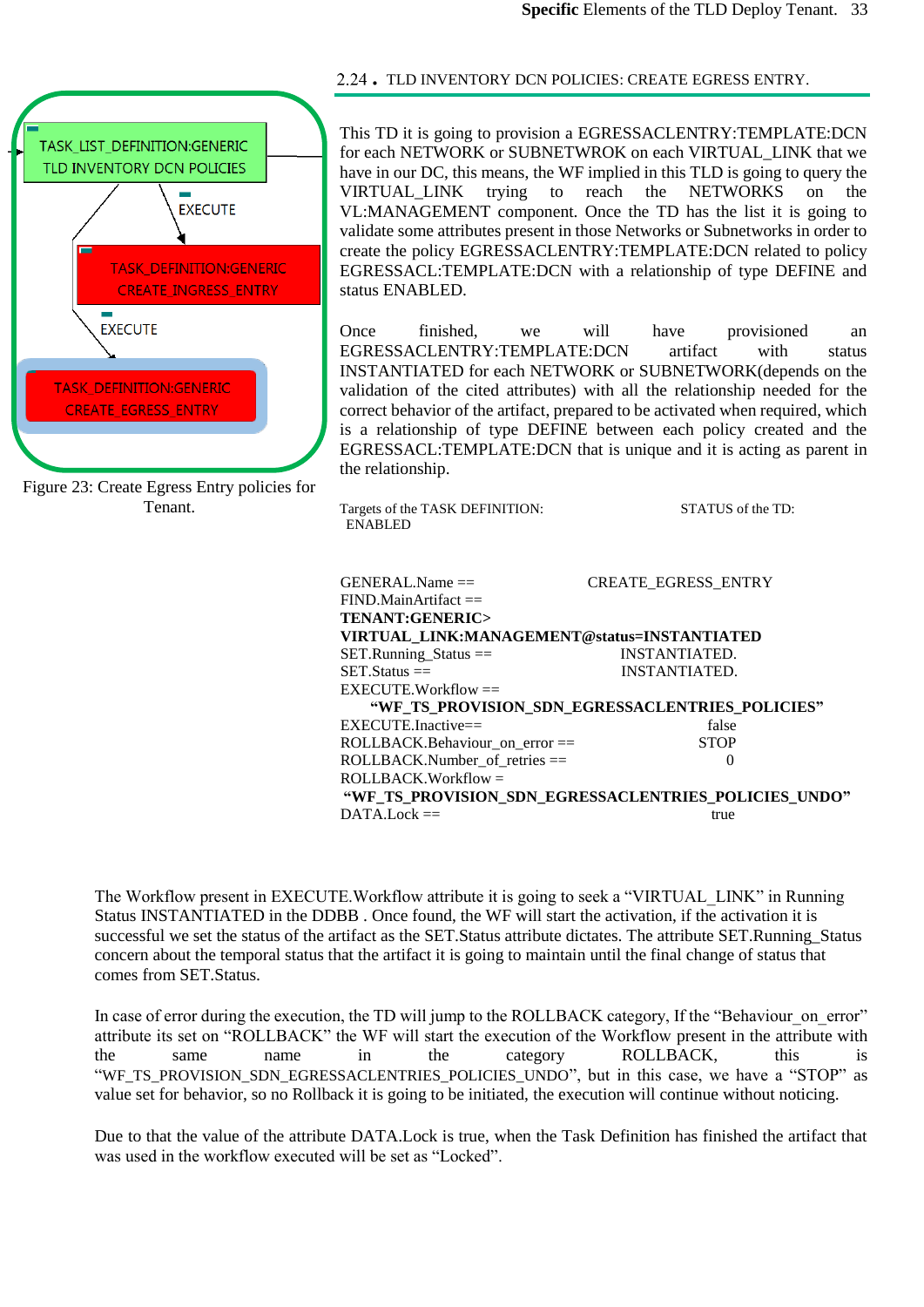

<span id="page-33-0"></span>. TLD ACTIVATE DCN POLICIES: ACTIVATE\_INGRESS\_ENTRY.

The TDs that have present in the their names "Activate", are Task Definitions responsible of the activation in the platform targeted and the updating of the status in the platform and the DDBB, in this case, the artifact that is going to be activated is a "INGRESSACLENTRY", this means, when this workflow finish, we will have a INGRESSACLENTRY with status ACTIVE associated to the INGRESSACL policy, and finally related to the VIRTUAL\_LINK that it is going to be used it in the activation.

**"WF\_TS\_ACTIVATE\_SDN\_INGRESSACLENTRY\_POLICY"** EXECUTE.Inactive== false<br>ROLLBACK.Behaviour on error == 5TOP ROLLBACK.Behaviour on error  $==$  $\text{ROLLBACK}$ . Number\_of\_retries == 0 ROLLBACK.Workflow = **"WF\_TS\_DEACTIVATE\_SDN\_INGRESSACLENTRY\_POLICY"**  $DATA.Lock ==$ 

The Workflow present in EXECUTE.Workflow attribute it is going to seek a "INGRESSACLENTRY" in Status INSTANTIATED in the DDBB . Notice that we are not trying to get a TENANT:GENERIC in status INSTANTIATED. The query it is going to use the Path present in the category FIND.Path. Once found , the WF will start the activation, if the activation it is successful we set the status of the artifact as the SET. Status attribute dictates. The attribute SET.Running\_Status concern about the temporal status that the artifact it is going to maintain until the final change of status that comes from SET.Status.

In case of error during the execution, the TD will jump to the ROLLBACK category, If the "Behaviour" on error" attribute its set on "ROLLBACK" the WF will start the execution of the Workflow present in the attribute with the same name in the category ROLLBACK, this is "WF\_TS\_DEACTIVATE\_SDN\_INGRESSACLENTRIES\_POLICY", but in this case, we have a "STOP" as value set for behavior, so no Rollback it is going to be initiated, the execution will continue without noticing.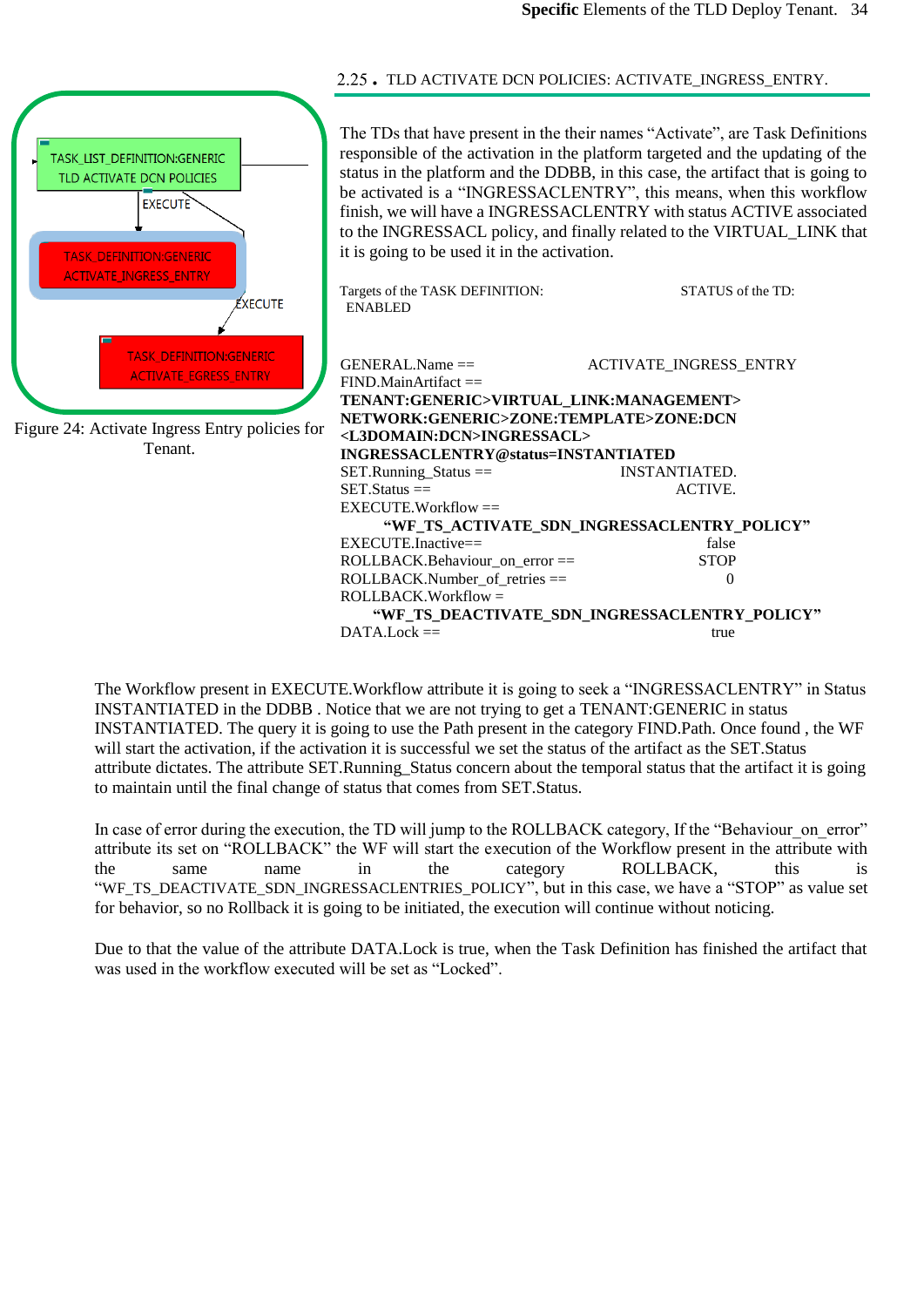

The Workflow present in EXECUTE.Workflow attribute it is going to seek a "EGRESSACLENTRY" in Status INSTANTIATED in the DDBB . Notice that we are not trying to get a TENANT:GENERIC in status INSTANTIATED. The query it is going to use the Path present in the category FIND.Path. Once found , the WF will start the activation, if the activation it is successful we set the status of the artifact as the SET. Status attribute dictates. The attribute SET.Running\_Status concern about the temporal status that the artifact it is going to maintain until the final change of status that comes from SET.Status.

In case of error during the execution, the TD will jump to the ROLLBACK category, If the "Behaviour on error" attribute its set on "ROLLBACK" the WF will start the execution of the Workflow present in the attribute with the same name in the category ROLLBACK, this is "WF\_TS\_DEACTIVATE\_SDN\_EGRESSACLENTRIES\_POLICY", but in this case, we have a "STOP" as value set for behavior, so no Rollback it is going to be initiated, the execution will continue without noticing.

Due to that the value of the attribute DATA.Lock is true, when the Task Definition has finished the artifact that was used in the workflow executed will be set as "Locked".

#### <span id="page-34-0"></span>. TLD ACTIVATE DCN POLICIES: ACTIVATE\_EGRESS\_ENTRY.

The TDs that have present in the their names "Activate", are Task Definitions responsible of the activation in the platform targeted and the updating of the status in the platform and the DDBB, in this case, the artifact that is going to be activated is a "EGRESSACLENTRY", this means, when this workflow finish, we will have a EGRESSACLENTRY with status ACTIVE associated to the EGRESSACL policy, and finally related to the VIRTUAL\_LINK that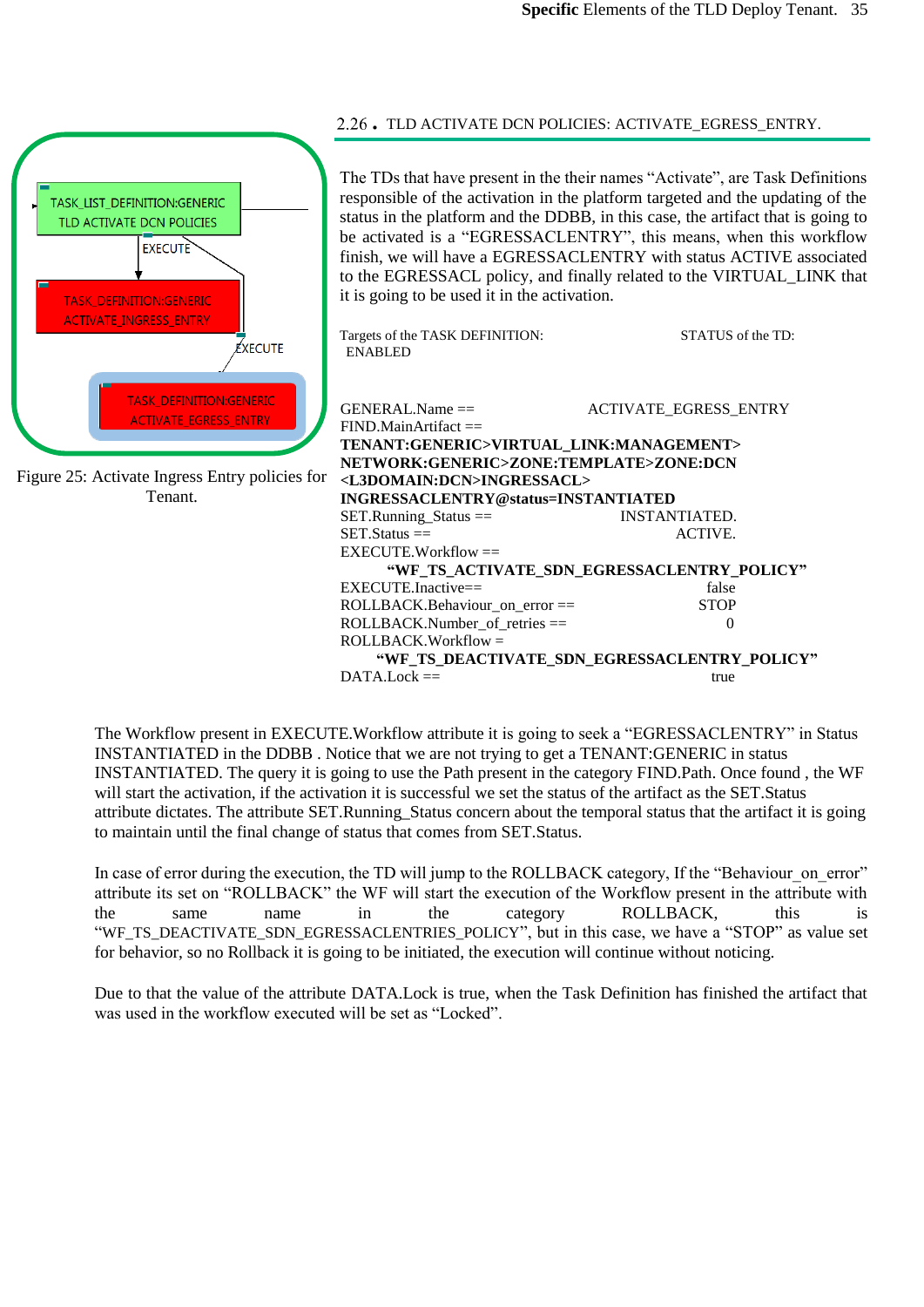

Management.

<span id="page-35-0"></span>. TLD CHANGE STATUS: Tenant\_Status\_Change task.

The TDs that have present in their names "Status Change", are Task Definitions responsible of the change in the status of the entity associated, in this case a TENANT:GENERIC. When the WF has finished we will have an TENANT:GENERIC with status ACTIVE in case of successful execution, or status ERROR in case of error, or simply not any change in the status because a ROLLBACK during the execution.

| Targets of the TASK DEFINITION:<br><b>ENABLED</b>           | STATUS of the TD:                                                     |
|-------------------------------------------------------------|-----------------------------------------------------------------------|
| $GENERALName =$<br>$FIND.MainArtifact =$<br>TENANT:GENERIC> | Tenant_Status_Change Task                                             |
|                                                             |                                                                       |
|                                                             | <b>INSTANTIATED.</b>                                                  |
| $SET.Status =$                                              | ACTIVE.                                                               |
| $EXECTTE-Inactive ==$                                       | false                                                                 |
| $ROLLBACK.Behaviour$ on error $==$                          | <b>STOP</b>                                                           |
| $ROLLBACK.Number$ of retries $==$                           | $\mathcal{O}$                                                         |
| $DATA.Lock ==$                                              | true                                                                  |
|                                                             | VIRTUAL LINK:MANAGEMENT@status=INSTANTIATED<br>$SET.Runing_ Status =$ |

The TASK\_DEFINITION do not execute any workflow, with the attributes present in the categories it is enough to change the status of the entity.

In case of error during the execution, the workflow jump to the ROLLBACK category, If the "Behaviour on error" attribute its set on "ROLLBACK" the WF will start the execution of the Workflow present in the attribute with the same name in the category ROLLBACK, but in this case, we have a "STOP" set as behavior, so no Rollback it is going to be initiated, so the execution it is going to end here in case of error.